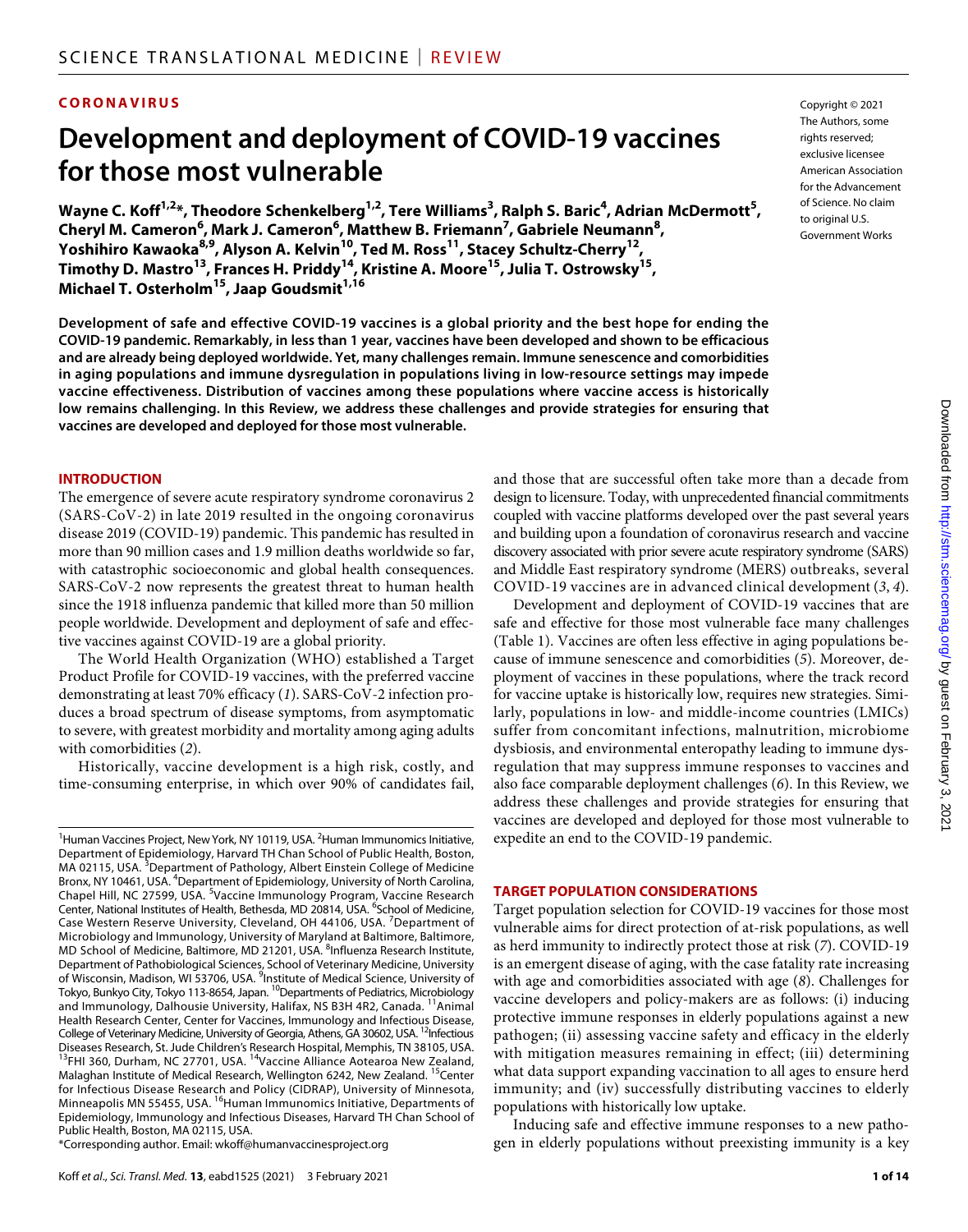| Table 1. Challenges and opportunities for development and       |  |
|-----------------------------------------------------------------|--|
| deployment of COVID-19 vaccines for aging and LMIC populations. |  |

| Challenge                                                                                   | <b>Opportunity</b>                                                                                                          |
|---------------------------------------------------------------------------------------------|-----------------------------------------------------------------------------------------------------------------------------|
| Less effective responses to                                                                 | Increase dose                                                                                                               |
| vaccines                                                                                    | Adjuvants                                                                                                                   |
|                                                                                             | Prime-boost regimens                                                                                                        |
|                                                                                             | Anti-inflammatory drugs                                                                                                     |
| Determine efficacy of vaccines in<br>aging populations with<br>comorbidities                | Include sufficient numbers of<br>participants >age 65 and in<br>nursing homes in efficacy trials                            |
| Determine efficacy of vaccines in<br><b>LMIC</b> populations with<br>concomitant infections | Include sufficient numbers of<br>participants with concomitant<br>infections (HIV, TB, and<br>parasites) in efficacy trials |
| Effective uptake of vaccines in                                                             | Efficacy trials in aging populations                                                                                        |
| aging populations                                                                           | Demonstration project with<br>licensed vaccines, e.g.,<br>influenza                                                         |
|                                                                                             | Marketing and education<br>campaigns with transparent<br>communication                                                      |
| Effective uptake of vaccines in<br><b>LMIC</b> populations                                  | Efficacy trials in LMIC populations                                                                                         |
|                                                                                             | Demonstration projects with<br>licensed vaccines, e.g.,<br>influenza                                                        |
|                                                                                             | Marketing and education<br>campaigns with transparent<br>communication                                                      |
| Prevent future coronavirus<br>pandemics for those most                                      | Identify correlates of protection<br>for COVID-19 vaccines                                                                  |
| vulnerable                                                                                  | Make samples available for<br>comparison of vaccine<br>platforms                                                            |
|                                                                                             | Conduct additional trials to<br>identify predictive signatures of<br>effective immunity                                     |
|                                                                                             | Increase surveillance of zoonotic<br>coronaviruses                                                                          |
|                                                                                             | Provide resources toward pan and<br>universal coronavirus vaccine<br>development                                            |

challenge. Immune senescence, a progressive deterioration of innate and adaptive immune responses, coupled with comorbidities leads to decreased effectiveness of vaccines in the elderly (*9*–*12*). Aging is associated with an increase in baseline inflammation manifested as high concentrations of serum C-reactive protein, interleukin-6 (IL-6), and IL-8 (*9*). Age-related declines in vaccine effectiveness also reflect decreased antibody responses, dysfunction in the generation of pro- and anti-inflammatory mediators, and declines in effective cellular immunity (*13*). In addition, the approved vaccines currently targeting elderly adults—e.g., those for influenza, pneumococcal disease, herpes zoster, and tetanus-diphtheria—rely, to some extent, on boosting preexisting immune responses (*14*). Primary immune responses to a new pathogen, like SARS-CoV-2, may be even more challenging to induce in the elderly than recall

Koff *et al*., *Sci. Transl. Med.* **13**, eabd1525 (2021) 3 February 2021

responses, and it remains to be determined whether preexisting cross-reactive immunity to other coronaviruses will affect COVID-19 vaccine responses in this age group. Vaccination strategies to address immune senescence include increasing immunogenicity with higher antigen doses (*15*), use of more potent adjuvants (*16*) and protein conjugate vaccines (*17*), development of multidose regimens (*18*), and potentially using agents that suppress inflammation (Table 1) (*19*, *20*). Including elderly populations with comorbidities at sufficient numbers in COVID-19 vaccine trials will provide important data to help determine which segments of this population may benefit from vaccination.

Assessing vaccine safety and efficacy in elderly populations may be particularly challenging. If mitigation measures persist, then the elderly will remain largely in isolation that may make their inclusion in vaccine efficacy trials impractical because of limited exposure to SARS-CoV-2. Whereas SARS-CoV-2 transmission may persist in groups such as nursing home residents because of close exposure to staff living in the community, this population includes higher rates of frailty, dementia, and other comorbidities, thereby increasing the complexity of clinical trial participation and vaccine safety evaluation.

Vaccinating children may help to protect older populations, as shown previously for influenza (*21*). In the United States, the all-causes death rate for the very elderly ≥85 years old is 183-fold compared to ages 15 to 24 years, is 60-fold for ages 75 to 84 years, and is 24-fold for ages 65 to 74 years (*22*). These are precisely the age groups where data show reduced vaccine efficacy for other infectious diseases such as influenza (*13*). Given evidence of asymptomatic viral transmission (*23*) and the potential that COVID-19 vaccines will be less effective in the elderly (*24*), including children and young adults in the COVID-19 vaccine target population with the goal of achieving herd immunity and long-term suppression of transmission may be required and may eventually be the most successful strategy. Vaccine developers will need to consider whether to aim for this broad target population at the outset of development. This may require longer timelines to include children in clinical trials or to assess these populations later in vaccine development, depending on the evolving epidemiology of SARS-CoV-2. Identification of immune correlates of protection could facilitate bridging studies in younger populations. Modeling the impact of vaccination of different age groups on overall morbidity and mortality over time can help to inform target population strategies (*25*).

Identification of target populations in LMICs will depend on the evolving epidemiology of SARS-CoV-2. LMIC populations are likely to bear a disproportionate burden of COVID-19 due to compromised nutritional status; less access to preventive medical care, critical care, and ventilators; poor sanitation; and lack of personal space (*26*). The current low level of COVID-19 cases in some LMICs is likely masked by low surveillance capacity (*27*). It may also be due to lower population mean age compared to the United States and Europe as well as host genetic and immunological factors and other environmental factors (*28*). Improving SARS-CoV-2 surveillance to identify new hotspots in LMICs and participation of these countries in vaccine clinical development programs will generate important comparative efficacy data, facilitate vaccine confidence, and enhance vaccine uptake in these populations.

COVID-19 vaccines may perform less effectively in some LMIC populations. For example, an activated immune microenvironment before vaccination (with biomarkers consistent with some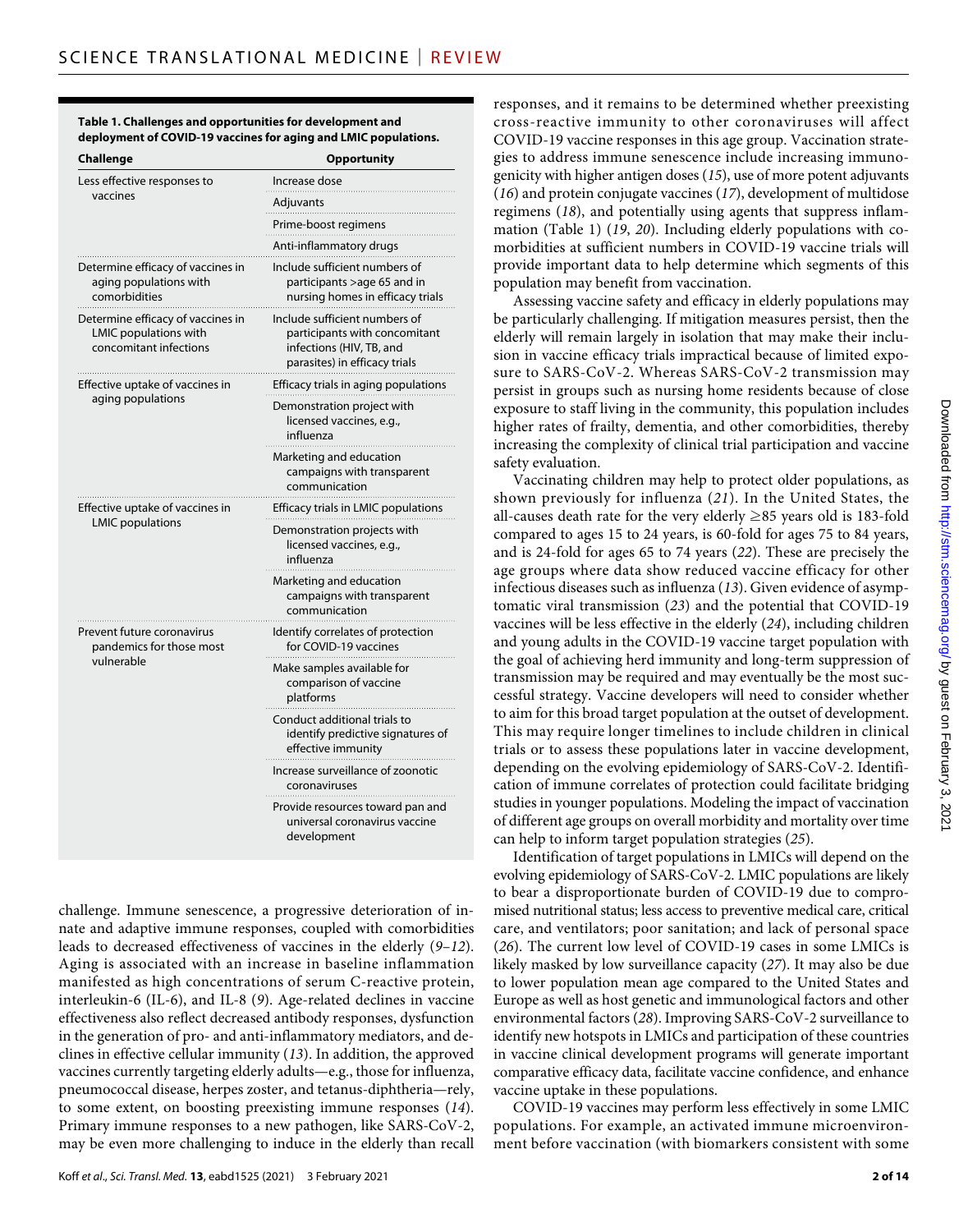inflammatory signatures seen in aging populations) altered cellular and humoral immune responses to the yellow fever 17D vaccine and impeded efficacy in an African cohort (*29*). Moreover, oral vaccines, such as those for rotavirus, cholera, and polio, have shown impaired efficacy in LMIC populations (*30*). Gastrointestinal microbiome changes due to chronic intestinal infections found in some LMIC settings have been linked to immune dysregulation and may be related to lower vaccine efficacy. Chronic schistosomiasis and other comorbidities can stimulate polarized T helper cell type 2 responses and suppress vaccine-induced immunity (*31*). Thus, how COVID-19 vaccines perform across LMIC populations may in part be due to the vaccine regimen as well as population-specific issues in immune dysfunction. Last, women of reproductive age are an important global target population due to their role as frontline health care workers. However, women in LMICs may spend more lifetime years either pregnant or breastfeeding and, consequently, are more likely to be excluded from initial COVID-19 vaccine trials (*32*). As a result, approval for vaccination of pregnant and breastfeeding women may be delayed.

#### **COVID-19 VACCINE DEVELOPMENT**

#### **SARS-CoV-2 pathogenesis and host immunity**

Studies on SARS-CoV-2 pathogenesis and host immunity provide important insights relevant to ensuring effectiveness of COVID-19 vaccines in vulnerable populations. SARS-CoV-1 emerged in 2002 causing ~8000 infections and ~800 deaths during the SARS epidemic. The genus group 2b coronavirus (CoV), subgenus *Sarbecovirus*, includes SARS-CoV-1 and a large number of closely related clade I SARS-like bat coronaviruses identified between 2013 and 2017, which use human angiotensin-converting enzyme 2 (hACE2) receptors to gain entry to host cells. These viruses replicate efficiently in primary human cell cultures leading to the prediction that they would emerge in human populations. SARS-CoV-2, a clade III strain, emerged in late 2019, and its closest relatives include the bat coronavirus strain RaTG13 and related pangolin coronaviruses (*33*), which are 96 and 88% identical in genome sequence, respectively, strongly suggesting a bat origin (Fig. 1) (*34*). The SARS-CoV-2 genome is about 30 kb in length and is organized in a similar way to the genomes of many other sarbecoviruses. The first 20 kb encodes two large open reading frames (ORFs), which encode 16 replicase protein subunits. An assortment of structural proteins, e.g., spike (S), envelope (E), membrane (M), and nucleocapsid (N) proteins and accessory ORFs, are encoded downstream of the replicase (Fig. 2).

The SARS-CoV-2 spike glycoprotein (S) mediates virus docking and entry into susceptible host cells by binding to the hACE2 receptor (*34*) and is the major antigenic target for vaccine development. Whereas the correlates of protection for SARS-CoV-2 are currently undefined, most vaccine developers are focusing on the S glycoprotein because it is the major target for neutralizing antibodies (*35*). The S glycoprotein comprises an N-terminal domain S1 that contains the receptor binding domain (RBD) required for cell entry and a C-terminal domain S2 that is required for virus-cell fusion and plasma membrane penetration. SARS-CoV-2 infection induces antibodies to both S1 and S2 subunits, and cross-reactive humoral immunity generated by seasonal human coronaviruses targeting S2 has also been observed (*36*). Whereas antibodies to both S1 and S2 may be required for protection, recent studies analyzing the

Koff *et al*., *Sci. Transl. Med.* **13**, eabd1525 (2021) 3 February 2021

specificity and kinetics of neutralizing antibodies in more than 600 SARS-CoV-2–infected individuals revealed that antibodies against RBD are immunodominant and the target of 90% of the virusneutralizing activity present in SARS-CoV-2 immune sera (*37*). Several neutralizing monoclonal antibodies targeting S have been identified by sorting single plasmablasts and memory B cells from the blood of convalescent patients with COVID-19; these antibodies prevent SARS-CoV-2 infection in animal models, strengthening the case for targeting S in COVID-19 vaccines (*38*–*40*). In addition, non-neutralizing antibodies may assist in viral clearance through mechanisms such as antibody-dependent cellular cytotoxicity and other Fc-mediated immune cell effector functions (*41*).

Although SARS-CoV-2 does not appear to be mutating as rapidly as HIV and influenza virus, mutations in the S glycoprotein have occurred since its original emergence in Wuhan, China, and the mutation D614G now appears to be the dominant mutation in SARS-CoV-2 circulating in Europe and the United States (*42*). It appears that the D614G mutation confers on the virus a greater fitness and potential for infectivity, but this makes the virus more vulnerable to neutralizing antibodies and does not appear to be a major obstacle for vaccine development (*43*). Other variants have also been identified, and as vaccines are deployed, there is a potential for selective pressure to induce additional mutations, and these will need to be closely monitored (*44*–*46*). Most recently, new variants have emerged in the United Kingdom and South Africa that appear to be more easily transmitted, and studies of these new variants are ongoing.

The kinetics and duration of SARS-CoV-2–specific antibody responses after exposure to SARS-CoV-2 or vaccination are of importance for long-term protection of the population, the trajectory of the current pandemic, and the potential for effective vaccine intervention strategies. In COVID-19, there are few antibodies detected against the S glycoprotein or N protein before day 10 after infection, which is consistent with other human coronaviruses (*47*, *48*). From days 10 to 15 after infection, immunoglobulin M (IgM), IgG, and IgA against SARS-CoV-2 S and N proteins all increase as measured by enzyme-linked immunosorbent assay (ELISA) (*49*). The association between antibody responses and disease severity remains unclear and is reviewed elsewhere (*50*, *51*).

It has been a year since SARS-CoV-2 emerged and 9 months since vaccine trials began. It is still too early to draw conclusions regarding potential durability of experimental COVID-19 vaccines. In general, infection with seasonal circulating human coronaviruses occurs in a winter seasonal pattern, and reinfection may occur when specific antibody responses wane after 1 to 2 years (*51*, *52*). Recent data suggest that robust neutralizing antibody responses to SARS-CoV-2 infection persist for months (*53*) and immunological memory for greater than 6 months (*54*). Ongoing vaccine efficacy trials will monitor vaccinated participants for years to determine durability of protection and adverse events. Cohort studies of SARS-CoV-2– infected participants will also monitor immune responses over time. Both efforts will be important in defining parameters for eventual population-based herd immunity.

The role of cellular immunity in conferring or augmenting protective immunity remains undefined, as does whether additional SARS-CoV-2 antigens beyond S will be needed in COVID-19 vaccines to confer long-lived protective immunity. Studies using human leukocyte antigen class I and II peptide pools showed that 100% of convalescent patients with COVID-19 had circulating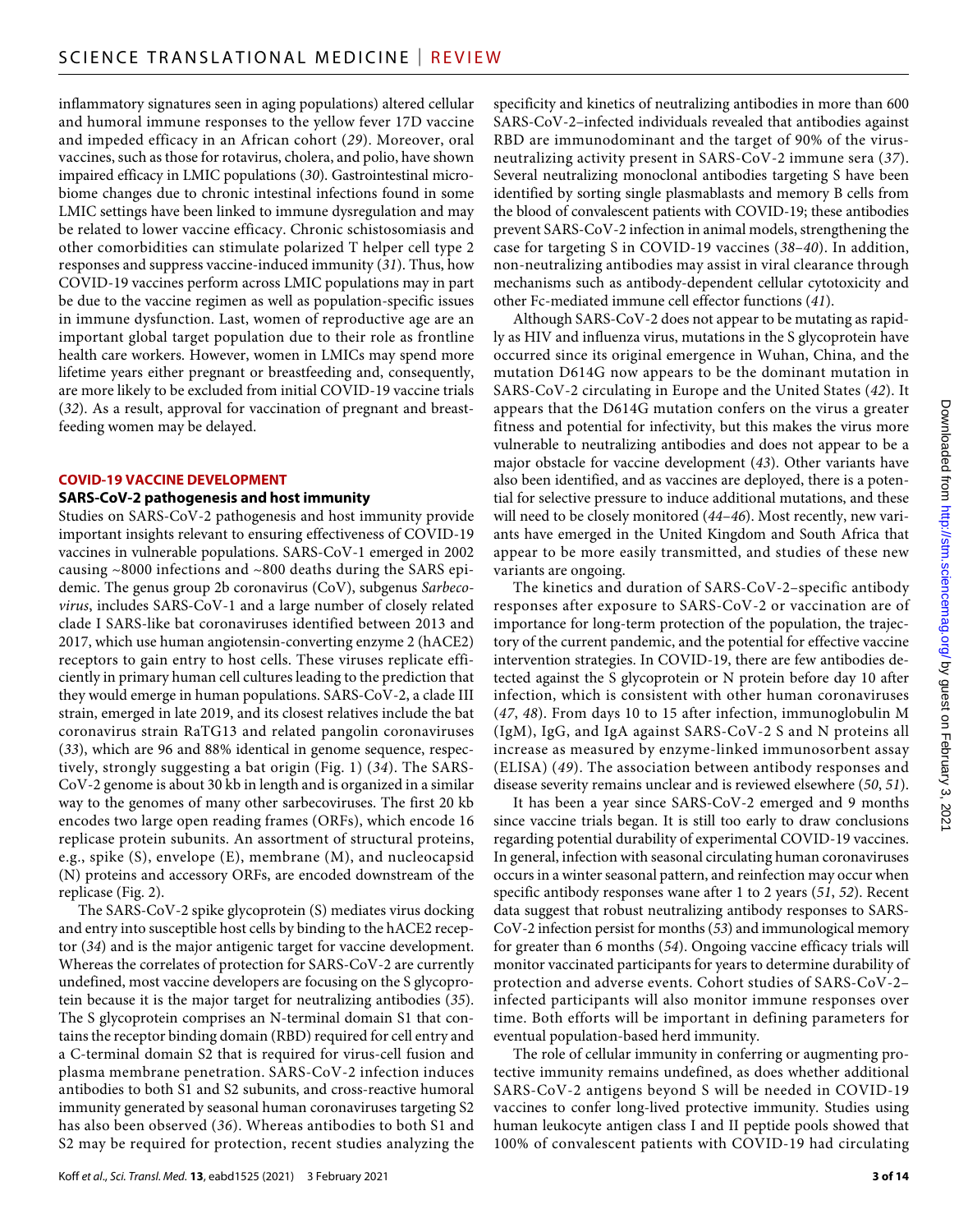

2c **Fig. 1. Phylogeny of coronaviruses.** The spike (S) protein gene sequences of selected coronaviruses were aligned and phylogenetically compared. Coronavirus genera are grouped by classic subgroup designations (1a and 1b, 2a to 2d, 3, and 4). Porcine epidemic coronavirus (PECoV) is designated as 1b\* because of its distinctive grouping compared with more conserved proteins within subgroup 1b. Branches in each tree are labeled with consensus support values (%). Gene sequences from GenBank were aligned using free end gaps with the Blosum62 cost matrix, and the tree was constructed using the neighbor-joining method based on multiple sequence alignments in Geneious Prime [\(www.geneious.com\)](http://www.geneious.com). Numbers after the underscores in each sequence correspond to the GenBank accession number. Abbreviations in the radial phylogram refer to animal species where the coronaviruses were identified: BtCoV and BtSCoV, bat; BCoV, bovine; FCoV, feline; HCoV, human; MHV, murine; PEDV and TGEV, swine.

SARS-CoV-2–specific CD4 T cells, and 70% had circulating SARS-CoV-2–specific CD8 T cells. Notably, 40 to 60% of unexposed participants had SARS-CoV-2–reactive T cells, suggesting crossreactivity from prior exposure to other human coronaviruses (*55*, *56*).

COVID-19 vaccines may have specific safety challenges that may lengthen the timelines for vaccine development (*57*). Severe COVID-19 disease is characterized by pneumonia, lymphopenia, multiorgan involvement, and a robust cytokine storm. A subset of these patients progresses to acute respiratory distress syndrome

suggesting potential immunopathology by antibody and cellular arms of the immune system (*58*). Whereas there is some suggestion of antibody-dependent enhancement in animal models of SARS, this has not been observed to date in clinical trials of vaccines for SARS, MERS, or COVID-19 (*59*).

New systems biology technologies and tools are currently being applied to understand mechanisms of effective immunity as well as predictive signatures for protective immunity in COVID-19. They may help to identify biomarkers for beneficial versus pathological by guest on February 3, 2021 <http://stm.sciencemag.org/> Downloaded from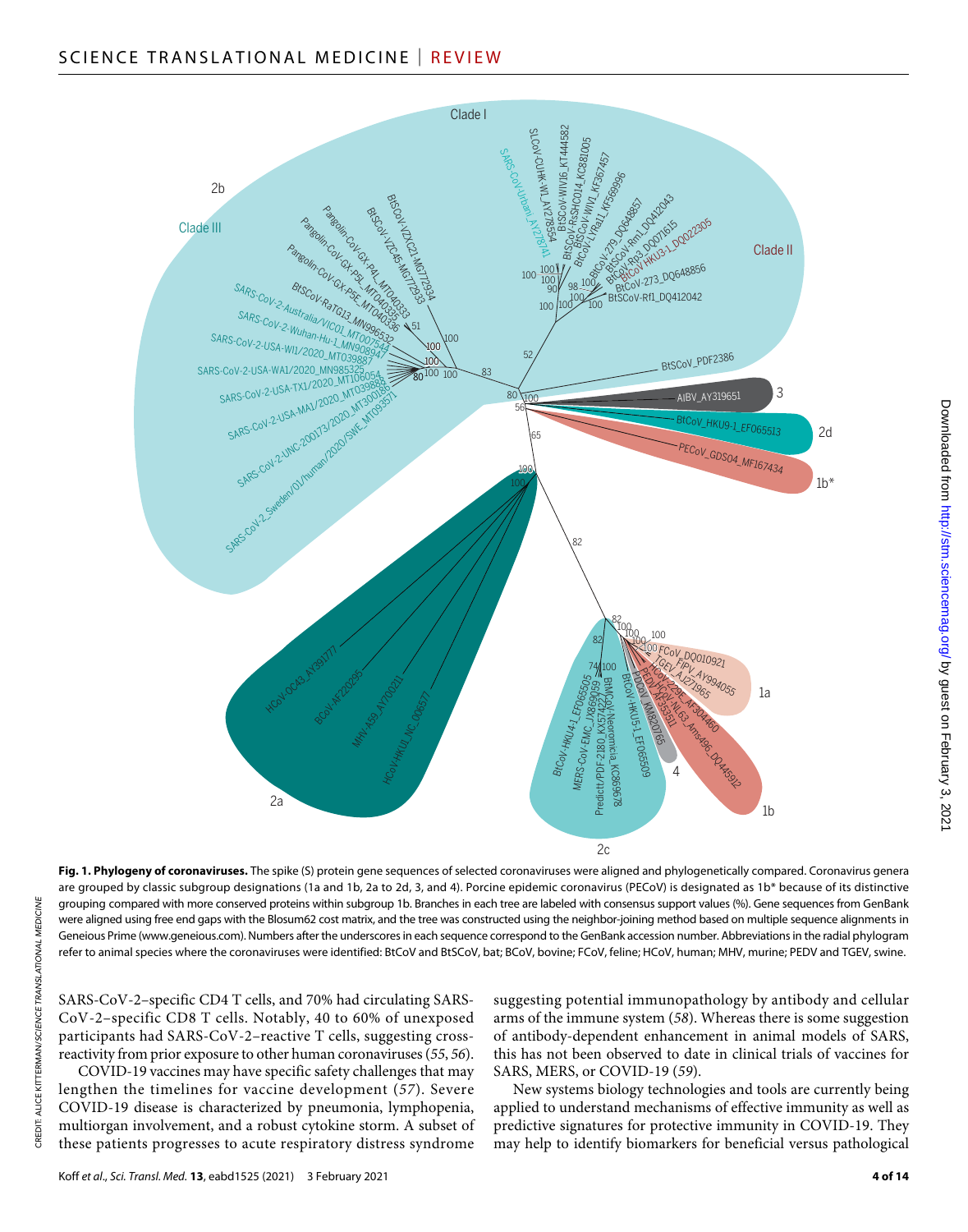

**Fig. 2. SARS-CoV-2 genome organization.** The SARS-CoV-2 genome is a single-stranded, positive-polarity RNA that is about 29,800 nucleotides in length. ORF1 is divided into two ORFs designated ORF1a and ORF1b that encode the viral replicase protein subunits 1 to 16. The structural genes encode S, E, M, and N proteins, and the remaining ORFs encode functions that may not be required for efficient virus replication but may be crucial for blocking the host innate immune response.

immune responses generated by COVID-19 vaccines, potentially accelerating vaccine development for those most vulnerable (*60*, *61*). For example, a systems biological assessment of immunity in patients with mild versus severe COVID-19 detected increases in inflammatory mediators that correlated with disease severity (*62*). Moreover, recent studies revealed dysfunctional type 1 interferon responses including the generation of autoantibodies against type I interferons in patients with life-threatening COVID-19 pneumonia (*63*, *64*). Understanding innate, humoral, and cellular immune responses elicited by SARS-CoV-2 infection, particularly those responsible for recovery in patients with COVID-19, will shed light on correlates of protective immunity.

#### **Vaccine platforms**

Given the urgency and global health priority for developing safe and effective COVID-19 vaccines, an unprecedented worldwide effort is ongoing, which is reviewed elsewhere (*65*, *66*). Structural modeling of the S glycoprotein has led to inclusion of prefusionstabilized S in many experimental COVID-19 vaccines (*67*), with the focus on generating potent and durable neutralizing antibody responses. Additional antigens are included in some vaccine candidates to generate potent and durable cellular immune responses, which may be required for enhancing immunity in aging or LMIC populations.

Multiple vaccine platforms are in development for COVID-19 vaccines, including attenuated and inactivated virus, recombinant subunit and virus-like particles (VLPs), synthetic peptides, and nucleic acid vaccines (Table 2). Two mRNA-based vaccines, developed by Pfizer/BioNTech and Moderna, have already been authorized for emergency use and validate the capacity of mRNA vaccine platforms for rapid development. Conversely, mRNA-based vaccines require freezers or ultracold freezers for storage, which may impede deployment in low-resource settings. In contrast, adenoviral vector and recombinant protein vaccines currently advancing in clinical development can be stored at refrigerated temperatures, allowing for cold-chain management with existing infrastructure. Some adenoviral vectors, such as human adenovirus 5, may be limited by preexisting host immunity to the vector, which may be overcome by heterologous prime-boost regimens. Vaccine platforms where large-scale manufacturing processes have already been developed and validated, e.g., Janssen's human adenovirus 26 platform used to develop an Ebola vaccine, may offer advantages for moving rapidly from demonstration of vaccine efficacy to large-scale deployment.

Because of the potential for elderly populations and those living in LMICs to respond less effectively to COVID-19 vaccines, strategies need to be implemented early in vaccine development programs to optimize effectiveness of vaccines in these vulnerable

populations. This potentially includes development of high-dose regimens, combining vaccines in prime-boost regimens, immune modulation by agents that suppress inflammation, and utilization of adjuvants to increase immunogenicity (Table 1). A high-dose inactivated influenza virus vaccine improved antibody responses to influenza virus among adults 65 years of age or older (*68*). Similarly, the herpes zoster virus subunit vaccine, containing recombinant varicella zoster

virus glycoprotein E and the AS01B adjuvant, reduced the risk of shingles and postherpetic neuralgia among adults 70 years of age or older (*69*). GlaxoSmithKline, Seqirus, and Dynavax, developers of the AS03, MF-59, and CpG adjuvants, respectively, that are used in licensed vaccines, have made their adjuvants available to other vaccine developers for use in COVID-19 vaccine development.

## **Animal models**

There are a number of animal models of COVID-19 under development, including small animals and nonhuman primates, and these have been reviewed elsewhere (*70*, *71*). The ideal animal model would reproduce human COVID-19 disease; however, to date, no model completely mimics SARS-CoV-2 pathogenesis in humans (Table 3). Age-related models would be quite useful to explore the impact of age on vaccine-induced immune responses along with mechanisms of immune senescence. Such models are now in early development, and preliminary data suggest that SARS-CoV-2 causes more severe interstitial pneumonia in older monkeys than in younger monkeys (*72*). Similarly, animal models to mimic the impact of concomitant infections applicable to those occurring in LMIC populations would be useful. Small animals including Syrian hamsters and transgenic mice present the most severe symptoms of SARS-CoV-2 infection, such as weight loss (*73*, *74*), and may be useful models for screening vaccine candidates for prevention of disease. Meanwhile ferrets, cats, and hamsters offer the potential for assessing SARS-CoV-2 transmission (*75*).

Most COVID-19 vaccine developers have prioritized nonhuman primates for assessment of protection by their vaccines against challenge with SARS-CoV-2. The primary limitation for studying vaccine-mediated protection against SARS-CoV-2 and other highly pathogenic human coronaviruses in nonhuman primates is that monkeys generally lack the more moderate-to-severe clinical presentation and outcomes of COVID-19 disease seen in humans (*71*).

Nonhuman primates have also been used to assess whether primary SARS-CoV-2 infection prevents reinfection. Data thus far indicate that SARS-CoV-2 infection induces protective immunity against rechallenge in rhesus macaques (*76*, *77*). Correlates of protection using adoptive transfer methods showed that purified IgG from convalescent rhesus macaques protected naïve recipient macaques against SARS-CoV-2 challenge in a dose-dependent fashion (*78*).

## **CLINICAL DEVELOPMENT**

Clinical development of experimental COVID-19 vaccines has been accomplished with unprecedented speed, rigorous attention to safety, and primary efficacy endpoints focused on prevention of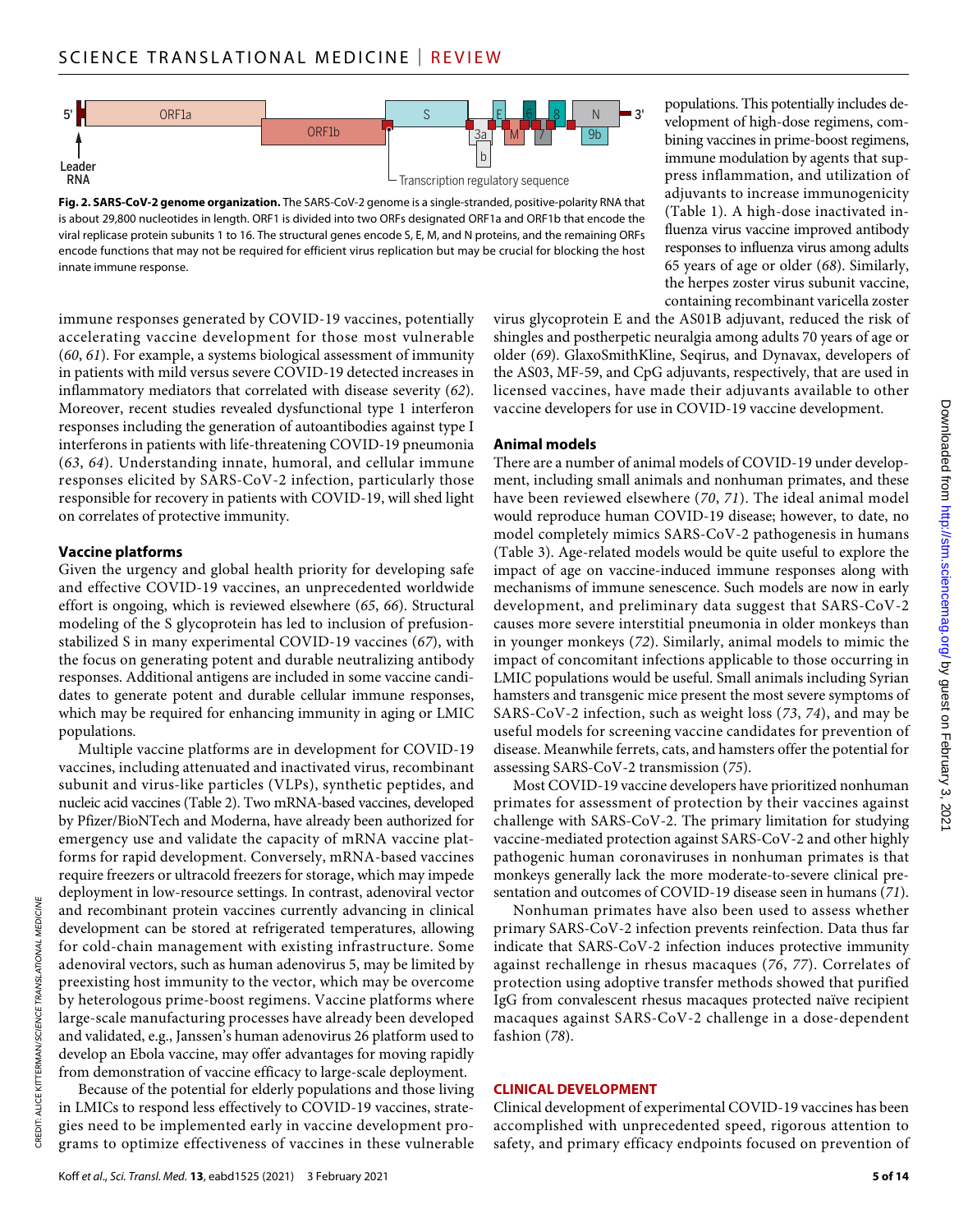| <b>Platform</b>     | <b>Developer</b>                | <b>Regulatory status</b> | <b>Issues for development and</b><br>deployment                                                                                       |
|---------------------|---------------------------------|--------------------------|---------------------------------------------------------------------------------------------------------------------------------------|
| <b>mRNA</b>         | Pfizer/BioNTech                 | Approved                 | 95% efficacy (81); storage at $-70^{\circ}$ C                                                                                         |
| mRNA                | Moderna                         | Approved                 | 94% efficacy (86); storage at -20°C;<br>stable at 2° to 8°C for 30 days                                                               |
| <b>mRNA</b>         | CureVac                         | Phase 3                  | Stable 3 months at 2° to 8°C (120)                                                                                                    |
| Viral vector        | AstraZeneca/Oxford(Chimp Adeno) | Approved                 | 62% efficacy (89); stable at 2° to 8°C<br>for 6 months                                                                                |
| <b>Viral vector</b> | Janssen (Ad26)                  | Phase 3                  | Assessing single-dose versus two-dose<br>regimens (90); storage at -20°C;<br>stable at 2° to 8°C for 3 months                         |
| Viral vector        | CanSino (Ad5)                   | Phase 3                  | Antiviral vector immunity may limit<br>effectiveness (91)                                                                             |
| Viral vector        | Gamaleya (Ad26 + Ad5)           | Phase 3                  | Heterologous prime-boost (121);<br>storage at $-20^{\circ}$ C                                                                         |
| Protein-VLP         | Novavax                         | Phase 3                  | Matrix-M1 adjuvant (95); stable at 2°<br>to 8°C                                                                                       |
| Protein-VLP         | Medicago                        | Phase 2/3                | AS03 or CpG adjuvant (122)                                                                                                            |
| Protein             | Clover Biopharma                | Phase 2/3                | AS03 adjuvant                                                                                                                         |
| Inactivated virus   | Sinovac                         | Phase 3                  | Modest induction of neutralizing<br>antibodies (92); no data in<br>participants >60 years; storage at<br>$2^{\circ}$ to $8^{\circ}$ C |
| Inactivated virus   | Sinopharm                       | Phase 3                  | No data in participants >60 years (93)                                                                                                |
| Inactivated virus   | <b>Bharat Biotech</b>           | Phase 3                  | Algel-IMDG adjuvant (123)                                                                                                             |
| <b>DNA</b>          | Innovio                         | Phase 2/3                | Storage for a year at room temperature;<br>electroporation of skin                                                                    |

# **Table 2. COVID-19 vaccines in late-stage development.**

symptomatic COVID-19 disease. In this section, we briefly highlight safety and efficacy considerations and review the leading vaccine candidates, addressing issues specific to aging and LMIC populations.

## **Safety considerations**

Despite the urgent need for COVID-19 vaccines, careful accrual of safety data is still required before and during widespread use of these vaccines. Introducing a vaccine without adequate safety characterization could lead to harm. This scenario would damage public support for future COVID-19 vaccines and put the acceptability of other life-saving vaccines at risk. This risk may be particularly relevant for LMIC populations where expanded vaccination coverage over the past three decades has correlated with decreased childhood mortality (*79*) and where concerted global investment has been necessary to drive down vaccine-preventable diseases such as polio. Whereas childhood vaccine safety profiles tend to be comparable across regions, less is known about adult vaccination safety profiles in LMIC populations, which may have higher rates of tuberculosis (TB), cytomegalovirus infection, hepatitis B, HIV infection, and chronic parasitic infections.

## **Efficacy considerations**

Two large platforms have been developed for efficacy testing to accelerate development of COVID-19 vaccines. The Accelerating COVID-19 Therapeutic Interventions and Vaccines public-private partnership led by the U.S. National Institutes of Health uses multiple harmonized two-arm clinical trials running in parallel with common elements such as trial endpoints, safety monitoring boards, independent statistical analysis, and clinical networks (*65*). The development of standardized assays and central laboratories to conduct such assays will be key for comparative analyses and studies on immune correlates of protection. The WHO Solidarity Vaccine Trial includes multiple arms with different vaccine candidates and a common placebo group. The protocol can accommodate multiple vaccine candidates over time, using adaptive design features, with efficiencies such as use of a shared control group, data systems, and assays (*80*). Both platforms are currently focusing on adults, including the elderly, in regions at high risk for SARS-CoV-2 infection. LMICs are included, with studies ongoing or planned for Brazil and South Africa, and with other countries under consideration including India and other South American countries.

## **Pfizer/BioNTech mRNA-based vaccine**

Pfizer/BioNTech has developed a lipid nanoparticle (LNP)–formulated, nucleoside-modified mRNA-based vaccine termed BNT162b2, which encodes the S glycoprotein captured in its prefusion conformation. This vaccine has demonstrated safety and 95% efficacy in preventing COVID-19 disease in a phase 3 clinical trial of more than 40,000 participants, with similar efficacy achieved across sex, race, ethnicity, and presence of coexisting conditions (*81*). The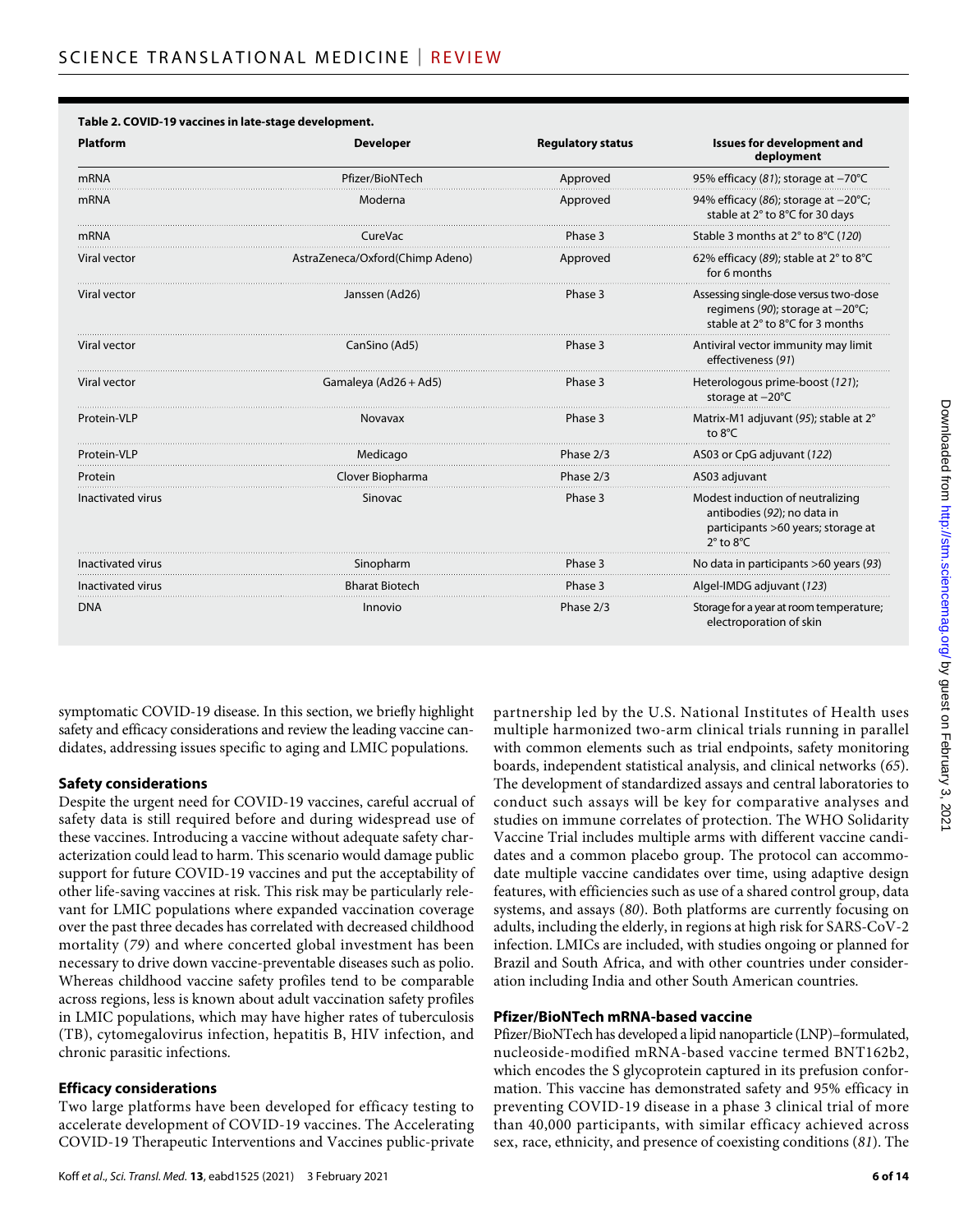| <b>Model</b>           | <b>Advantages</b>                                                                            | <b>Disadvantages</b>                                                         | <b>Key references</b> |
|------------------------|----------------------------------------------------------------------------------------------|------------------------------------------------------------------------------|-----------------------|
| Mouse                  | Ease of use                                                                                  | SARS-CoV-2 does not replicate in                                             | $(71, 73, 124 - 127)$ |
|                        | Availability of immunological reagents                                                       | wild-type mice                                                               |                       |
|                        | hACE2 transgenic mice                                                                        | Challenges to mimic immune                                                   |                       |
|                        | Mouse-adapted models                                                                         | dysfunction in elderly and LMIC<br>populations                               |                       |
| Golden Syrian hamsters | High levels of virus replication                                                             | Scarcity of immunological reagents                                           | $(71, 74, 128 - 132)$ |
|                        | Upper and lower respiratory tract infection                                                  | Unclear how useful for assessing                                             |                       |
|                        | Transmission studies feasible                                                                | age-related responses                                                        |                       |
| Cat                    | Domestic and wild cats are susceptible to<br>SARS-CoV-2 infection                            | Scarcity of immunological reagents                                           | (71, 75)              |
|                        | Naturally susceptible to airborne and droplet<br>infection for efficient transmission        | Challenges to mimic immune<br>dysfunction in elderly and LMIC<br>populations |                       |
| Ferret                 | Susceptible to SARS-CoV-2 infection                                                          | Scarcity of immunological reagents                                           | (71, 75, 133, 134)    |
|                        | Can model transmission                                                                       | Infected adult ferrets mimic mild                                            |                       |
|                        | Useful age-related model for respiratory<br>infections                                       | COVID-19 in humans                                                           |                       |
| Nonhuman<br>primates   | Closest preclinical model to human<br>physiology                                             | Expensive model to establish and<br>maintain                                 | $(71, 135 - 137)$     |
|                        | SARS-CoV-2 infection causes mild to<br>moderate illness with pneumonia and<br>seroconversion | Studies often have limited sample<br>numbers                                 |                       |
|                        | Strong reagent availability and knowledge<br>base, including reference genome                | No severe clinical sequelae or outcomes                                      |                       |
|                        | Amenable to aging and vaccine studies                                                        |                                                                              |                       |

# **Table 3. Animal models in COVID-19 vaccine development.**

vaccine was not tested in pregnant or lactating women. Two 30-µg doses of BNT162b2 were administered intramuscularly 21 days apart and were compared to placebo. Safety over a median of 2 months was similar to that of other viral vaccines, and participants will be followed for 2 years. Of the 10 cases of severe COVID-19 in trial participants, 9 occurred in the placebo group. Preliminary data reported did not address whether vaccination prevented asymptomatic infection, nor did it address durability of protection or immune correlates. Immunogenicity data from phase 1 trials of this vaccine revealed that geometric mean titer (GMT) of neutralizing antibodies in older adults aged 65 to 85 years were 41% of titers observed in younger adults aged 18 to 55 years, which may affect the durability of protection in aging populations (*82*). Most recently, the Pfizer/ BioNTech COVID-19 vaccine has received emergency use authorization (EUA) from the U.S. Food and Drug Administration (FDA) and regulatory agencies in the United Kingdom and European Union.

## **Moderna mRNA-based vaccine**

Moderna, in collaboration with the U.S. National Institute for Allergy and Infectious Diseases (NIAID), developed an mRNA-based vaccine termed mRNA-1273 encoding a stabilized prefusion S protein of SARS-CoV-2 encased in LNPs. This was the first experimental COVID-19 vaccine to enter clinical trials in March 2020 (*83*). In initial safety and immunogenicity trials, GMT for neutralizing antibodies were 63.8% lower in aging adults >71 years compared to younger adults (*84*). Durability of responses to two vaccinations of 100 µg of mRNA-1273 was assessed out to 90 days after the second

vaccination (*85*). Using a live-virus plaque-reduction neutralization testing assay, the 80% inhibitory dilution GMT in participants aged 56 to 70 years declined from 878 on day 43 to 269 on day 119. In participants aged >71 years, the GMT declined from 317 on day 43 to 165 on day 119. Moderna recently reported results from its 30,000-person phase 3 trial, demonstrating safety and achieving 94.1% efficacy, with 30 severe cases of COVID-19 all occurring in the placebo group (*86*). Most recently, the Moderna COVID-19 vaccine was granted EUA by the FDA, United Kingdom, and other regulatory agencies.

# **AstraZeneca/University of Oxford adenovirus vector–based vaccine**

The University of Oxford together with AstraZeneca have developed a chimpanzee adenovirus vector–based vaccine termed chAdOx1 nCoV-19 encoding the SARS-CoV-2 S protein. In phase 1/2 trials, the vaccine was initially assessed in healthy participants aged 18 to 55 years as single- and two-dose regimens, with the twodose regimen providing moderate induction of neutralizing antibody responses and cell-mediated immune responses as measured by interferon-γ enzyme-linked immunospot (ELISpot) assay (87). Further study of this vaccine in 560 volunteers, stratified by age groups 18 to 55, 56 to 70, and >70 years, showed median neutralizing antibody titers of 193, 144, and 161 and median T cell responses at 14 days after immunization of 1187, 797, and 977 spot-forming cells, respectively, per million peripheral blood mononuclear cells (*88*). Interim analysis of phase 2/3 efficacy trials in participants 18 to 55 years conducted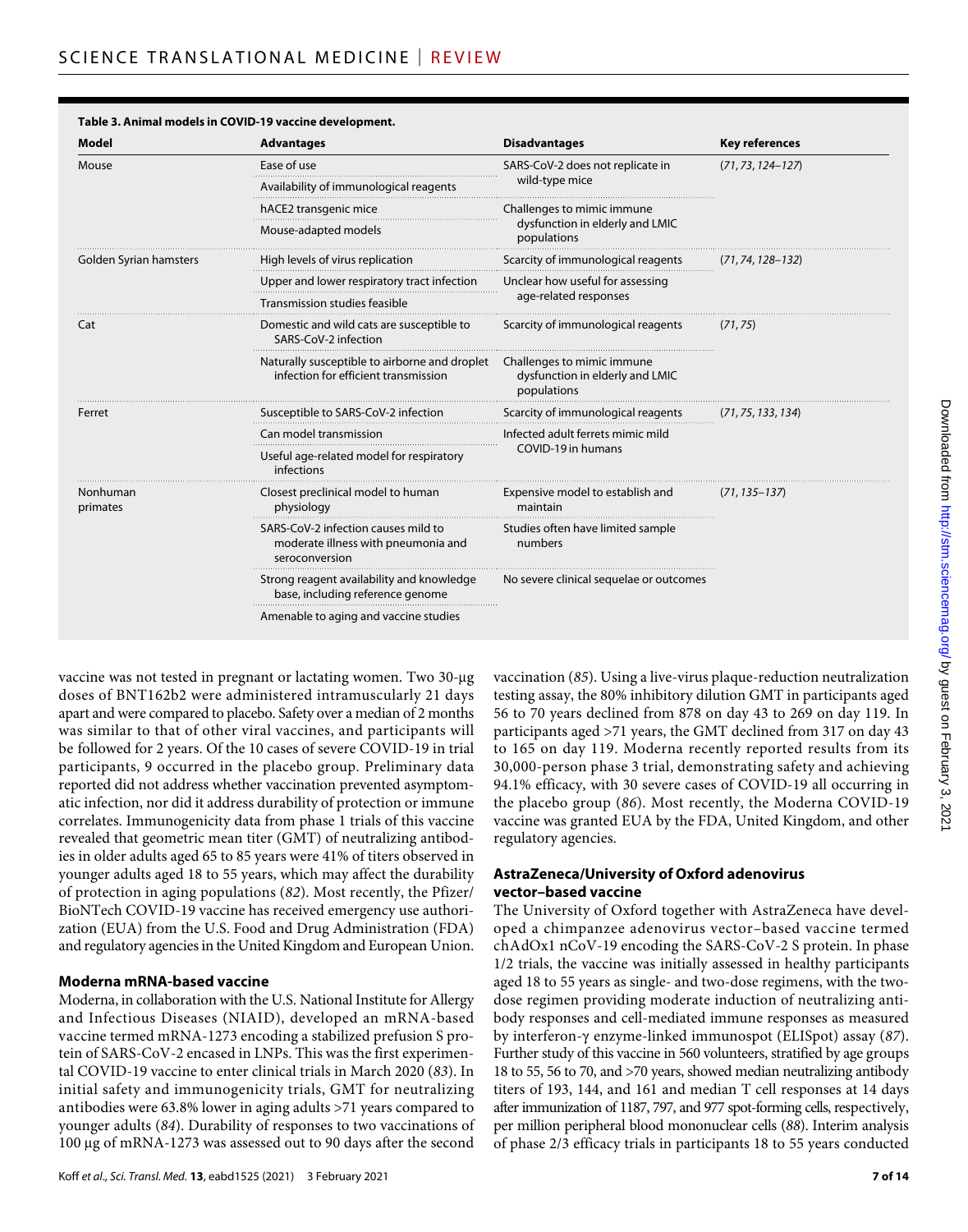across Brazil, South Africa, and the United Kingdom showed the chAdOx1 nCoV-19 vaccine to have an acceptable safety profile and 62.1% efficacy in participants who received the two-dose regimen of  $5 \times 10^{10}$  viral particles (89). A subset of participants in the U.K. trial received a half dose  $(2.5 \times 10^{10})$  for the first vaccination and a full dose for the second vaccination. In this subset of participants, the vaccine efficacy was 90%. Most recently, the AstraZeneca/University of Oxford COVID-19 vaccine was granted EUA by the United Kingdom and other regulatory agencies.

## **Janssen adenovirus vector–based vaccine**

Janssen's Ad26.COV2.S vaccine, a nonreplicating human adenovirus 26 vector expressing the stabilized prefusion S protein of SARS-CoV-2, was administered at doses of  $5 \times 10^{10}$  or  $1 \times 10^{11}$ viral particles per vaccination, either as a single-dose or as a twodose schedule separated by 56 days in healthy adults aged 18 to 55 years and >65 years (*90*). In preliminary analyses of the singledose regimen, the vaccine was safe and immunogenic, eliciting neutralizing antibody responses and CD4<sup>+</sup> T helper cell and CD8<sup>+</sup> T cell immune responses. At the  $1 \times 10^{11}$  dose, GMT of neutralizing antibody responses in vaccine recipients, measured by a replicating virus neutralization assay at 50% inhibitory concentration, were reduced about 50% for adults >65 years compared with younger adults (243 versus 127, respectively). However, in those participants vaccinated with  $5 \times 10^{10}$  viral particles, the dose selected for further development, no differences were observed between older adults and younger adults (GMT 196 versus 214, respectively). A large-scale, multicountry phase 3 trial of the investigational Janssen Ad26.COV2.S COVID-19 single-dose vaccine candidate is now fully enrolled with about 45,000 participants, with interim analyses planned for the end of January 2021. A separate phase 3 clinical trial of the vaccine exploring safety and efficacy of a two-dose regimen of  $5 \times 10^{10}$  viral particles is ongoing.

# **CanSino adenovirus vector–based vaccine**

CanSino's adenovirus 5 vector–based COVID-19 vaccine (Ad5 nCoV) was administered as a single immunization in participants 18 years or older. It was shown to be safe and induced relatively modest neutralizing antibody and cellular immune responses. Increasing age (>55 years) and high preexisting adenovirus 5 immunity were found to reduce immune responses to the vaccine in this phase 1/2 clinical trial (*91*). CanSino launched a phase 3 trial of the Ad5-nCoV vaccine with results expected in the first quarter of 2021.

# **Sinovac inactivated vaccine**

Sinovac has developed an inactivated COVID-19 vaccine in an alum adjuvant that was administered to 600 adults aged 18 to 59 years in a two-dose regimen on days 0 and 14 or days 0 and 28. The vaccine was shown to be safe and immunogenic as measured by induction of neutralizing antibodies. Data collected during the trial demonstrated a 30 to 40% reduction of neutralizing antibody titers between young adults (18 to 29 years) and older adults (50 to 59 years) (*92*). Neutralizing antibody titers ranged from 23·8 to 65·4 GMT depending on the vaccination schedule and were lower than those of convalescent patients who previously had COVID-19. Sinovac advanced their inactivated COVID-19 vaccine to phase 3 trials, which are ongoing. The Sinovac vaccine has been reported to be 50.4% efficacious in Brazilian clinical trials.

# **Sinopharm inactivated vaccine**

Sinopharm, in association with the China National Biotec Group, has also developed an inactivated COVID-19 vaccine, using  $\beta$ propriolactone as the inactivating agent and alum as adjuvant. Phase 1/2 trials testing different dosages and regimens of the vaccine, with 96 participants in phase 1 and 224 in phase 2, demonstrated safety and immunogenicity in participants 18 to 59 years, with neutralizing antibody titers comparable to those observed with other leading COVID-19 vaccines (*93*). This experimental vaccine is currently in phase 3 clinical trials.

# **Novavax recombinant VLP–based vaccine**

Novavax's vaccine, NVX-CoV2373, is a recombinant SARS-CoV-2 nanoparticle vaccine composed of trimeric full-length SARS-CoV-2 S glycoprotein and the saponin-based adjuvant Matrix-M1. The S protein component of the vaccine is expressed in a baculovirus insect cell expression system forming VLPs. Structural analysis of the S protein from this candidate vaccine using cryo–electron microscopy and site-specific glycan analysis revealed the structural integrity of the full-length S protein, locked in the antigenically preferred prefusion conformation (*94*). In phase 1/2 clinical trials of two intramuscular injections at days 0 and 21 in adults aged 18 to 59 years, NVX-CoV2373 appeared to be safe, and the two-dose 5-µg adjuvanted regimen elicited robust neutralizing antibody responses by day 35 that exceeded neutralizing antibody responses in COVID-19 convalescent serum. However, data in older adults are not yet available (*95*). Novavax completed enrollment of 15,000 participants in a phase 3 clinical trial being conducted in the United Kingdom, including 25% of participants over age 65 years, to determine safety and efficacy of NVX-CoV2373, with interim data expected in Q1 of 2021. An additional phase 3 trial was recently launched in the United States and Mexico and aims to enroll about 30,000 people.

Several COVID-19 vaccines have shown reduced immunogenicity in older adults, similar to what is observed with the influenza vaccine and other vaccines (*96*). In the case of influenza vaccine, a quantitative review of 31 vaccine antibody response studies conducted from 1986 to 2002 compared antibody responses to influenza vaccine in groups of elderly versus younger adults. The adjusted odds ratio of responses in elderly versus young adults ranged from 0.24 to 0.59 in terms of seroconversion, and this correlated with decreased efficacy of influenza vaccines in the elderly (*96*). Whereas the preliminary efficacy data from Pfizer/BioNTech and Moderna are encouraging, it remains unknown whether durability or effectiveness under field conditions will be negatively affected in aging and LMIC populations.

Data from clinical trials with other vaccines suggest that immune responses to vaccination are lower in LMIC populations and may be modulated by comorbidities such as concomitant parasitic infections. Using the yellow fever 17D vaccine, investigators demonstrated substantially reduced neutralizing antibody and CD8 $^{\rm +}$  T cell responses in Ugandan vaccinees when compared to Swiss vaccinees (*29*). At baseline, Ugandan volunteers had an altered immune microenvironment, with higher frequencies of exhausted and activated natural killer cells, differentiated T and B cell subsets and proinflammatory monocytes that may be responsible for diminished immune responses. A phase 1 study of an investigational HIV vaccine, using a DNA plasmid prime and an alum-adjuvanted protein boost, found that infection with the helminth parasite *Schistosoma mansoni* may modulate antibody responses induced by vaccination (*97*),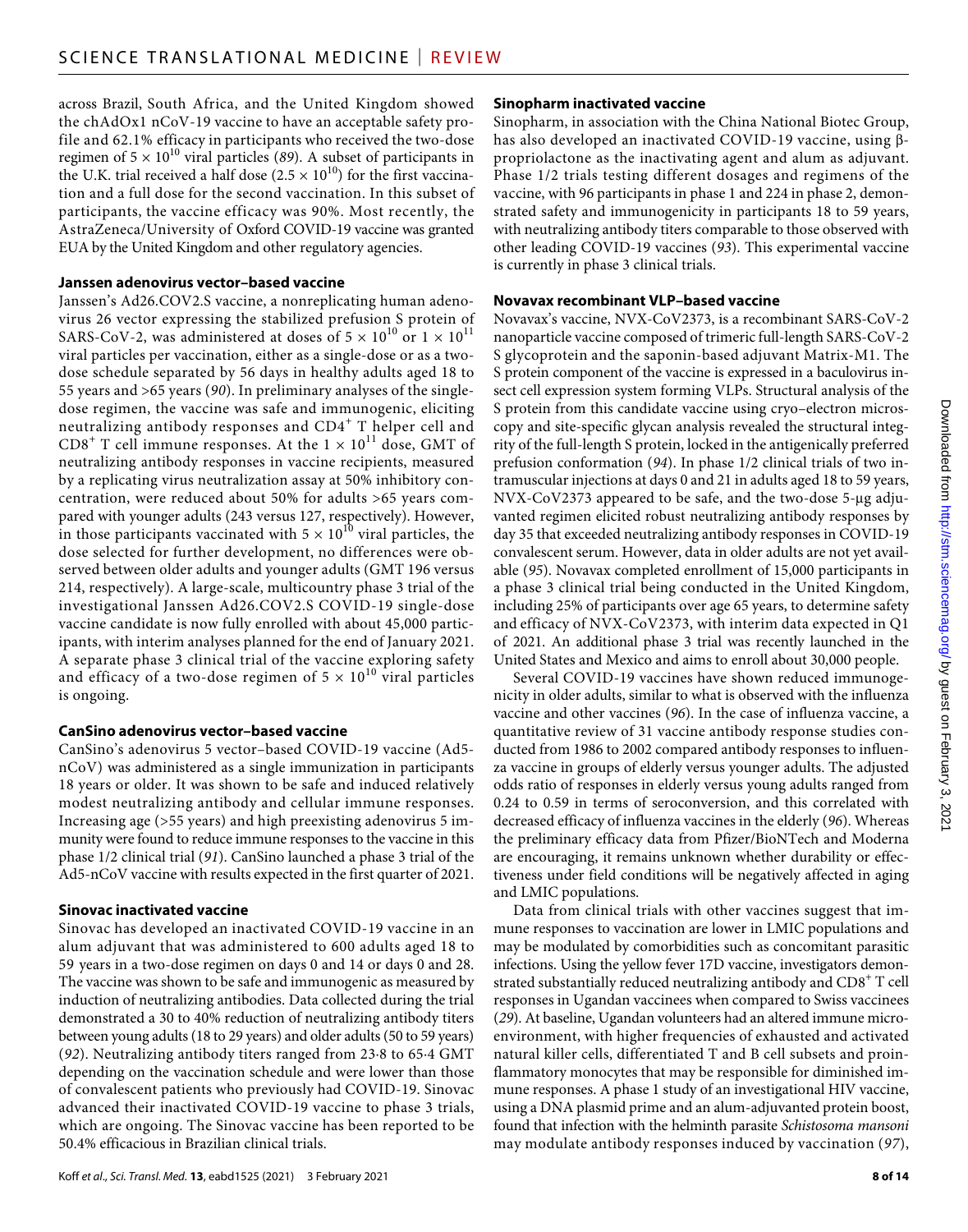consistent with preclinical studies (*31*). Ugandan adults with *S. mansoni* infection had reduced antibody binding responses by ELISA and neutralizing antibody responses to the vaccine compared to *S. mansoni*–negative vaccinees from the same community.

To ensure that COVID-19 vaccines are safe and effective for LMIC populations, strategies to address potential reduced or variable efficacy, such as boosting using heterologous prime-boost regimens or treating coinfections, may be needed. Beyond the leading COVID-19 vaccine candidates described here, there are several other experimental COVID-19 vaccines advancing toward efficacy trials, which may offer additional benefit to those most vulnerable in terms of development and deployment (Table 2).

#### **PARTNERING FOR SCALE ANDACCESS**

Recent experience with rapid development of vaccines for Ebola virus, Zika virus, and the H1N1 influenza virus (which emerged in 2009 as a reassortment between two swine influenza lineages containing a hemagglutinin surface protein H1 from the 1918 pandemic virus and neuraminidase N1) provides valuable lessons for meeting the urgent need to manufacture and distribute billions of doses of COVID-19 vaccines during the pandemic. Key priorities include the alignment and coordination of activities for end-to-end development including large-scale manufacturing capabilities, fill/finish processes, and provisions for ensuring the availability of critical reagents and supplies to provide vaccine products in vials for distribution and delivery (*66*, *98*, *99*). For COVID-19 vaccines, coordination of these activities plays a central role given the likely need for several different vaccine products simultaneously and the use of vaccine manufacturing capabilities worldwide to meet the demand for billions of doses.

In April 2020, the WHO launched the Access to COVID-19 Tools (ACT) Accelerator initiative to support the rapid development, production, and equitable global access to COVID-19 vaccines and health technologies (*100*). COVAX, the vaccine component of the ACT Accelerator, was established to provide end-to-end coordination of a diverse portfolio of COVID-19 vaccine candidates, under the leadership of the Coalition for Epidemic Preparedness Innovations (CEPI), the Vaccine Alliance (Gavi), and WHO, in collaboration with public and private sector manufacturers and funders. The goal of the COVAX program is to ensure the production and equitable distribution of at least 2 billion doses of COVID-19 vaccines in CEPI's R&D portfolio by the end of 2021, reaching at least 20% of the population of participating countries. High-risk groups such as health care workers, the elderly, and other adults with underlying conditions are prioritized for first-round vaccinations in the COVAX program (*101*). In the United States, the federal government established Operation Warp Speed, an interagency public-private partnership to oversee the development, manufacturing, and distribution of 300 million doses of multiple COVID-19 vaccines (*102*).

During the 2009–2010 influenza virus pandemic, a new vaccine against the H1N1 strain was generated within 6 months after the onset of the pandemic; however, developed countries purchased most of the available vaccine (*103*). Some developed countries made pledges to donate or buy vaccine for LMICs, but efforts to secure vaccine for their own populations came first, leaving little excess to share (*103*). This created a marked disparity between wealthy and poorer countries with regard to vaccine distribution. Underlying reasons for inequitable distribution of vaccines include cost, the fact

that vaccine manufacturing capacity resides mostly in developed countries, and the lack of infrastructure for vaccine distribution in many underresourced areas (*104*).

Public-private partnerships aimed at ensuring equitable access to vaccines during international public health emergencies can effectively address these issues, for example, by coordinating sustained funding for all stages of development, sharing the risks and benefits of vaccine development among development partners, and facilitating technology transfer to expand manufacturing capabilities (*3*, *105*–*107*). The COVAX program notably includes a mechanism, coordinated by Gavi, for pooling risks and resources, particularly from high-income and upper middle-income countries, to provide advance marketing commitments to secure COVID-19 vaccines for LMICs (*108*). In addition, Gavi and the Bill & Melinda Gates Foundation are collaborating with the Serum Institute of India to produce up to 100 million doses of licensed and WHO-prequalified COVID-19 vaccines in the first half of 2021, priced at a maximum of U.S. \$3 per dose, for up to 92 countries included in Gavi's COVAX advance marketing commitments (*109*).

Without global collaborations such as these to promote equitable access to COVID-19 vaccines for vulnerable populations and LMICs, the same scenario that occurred in 2009–2010 will likely play out again in the COVID-19 pandemic (*110*). Key steps to promote equitable vaccine distribution include the following. First, an internationally agreed-upon framework, such as the COVAX program, is critical for supporting equitable vaccine distribution. The framework must have broad buy-in and support from a wide range of key stakeholders, including governments, funders, vaccine manufacturers, and intergovernmental organizations such as WHO and UNICEF (*111*, *112*). Second, funding support will be essential to promote availability and affordability of COVID-19 vaccines for LMICs. Public-private partnerships, such as the Gavi COVAX initiative, are critical to address these essential funding needs. Last, efforts to access and strengthen vaccine distribution networks in LMICs should be undertaken immediately to ensure that once vaccines are available, they can reach those in need. Whereas there have been tremendous advances over the past two decades in uptake of WHO-recommended routine immunizations in children (*113*), progress has lagged for adults, the elderly, and those living in LMICs. Forty-one percent of WHO member states are still lacking adult vaccination programs for seasonal influenza vaccines (*114*). Demonstration projects for deployment of vaccines to such populations will increase vaccine confidence and improve logistics for vaccine distribution, thus facilitating future uptake of COVID-19 vaccines in these vulnerable populations (*115*).

#### **FUTURE DIRECTIONS**

Building on a foundation of basic science, capitalizing on vaccine platforms developed in response to prior epidemics, marshaling the resources to enable high-risk manufacturing before demonstration of vaccine efficacy, and harnessing global collaborative efforts across public and private sectors have enabled the unprecedented development of COVID-19 vaccines in less than 1 year. Yet, the COVID-19 pandemic, which already affects billions of people across the globe and will likely kill millions before lastly being brought under control, has highlighted the vulnerability of aging and LMIC populations to disease, the global inequities in tackling diseases in LMICs, and how unprepared the world remains for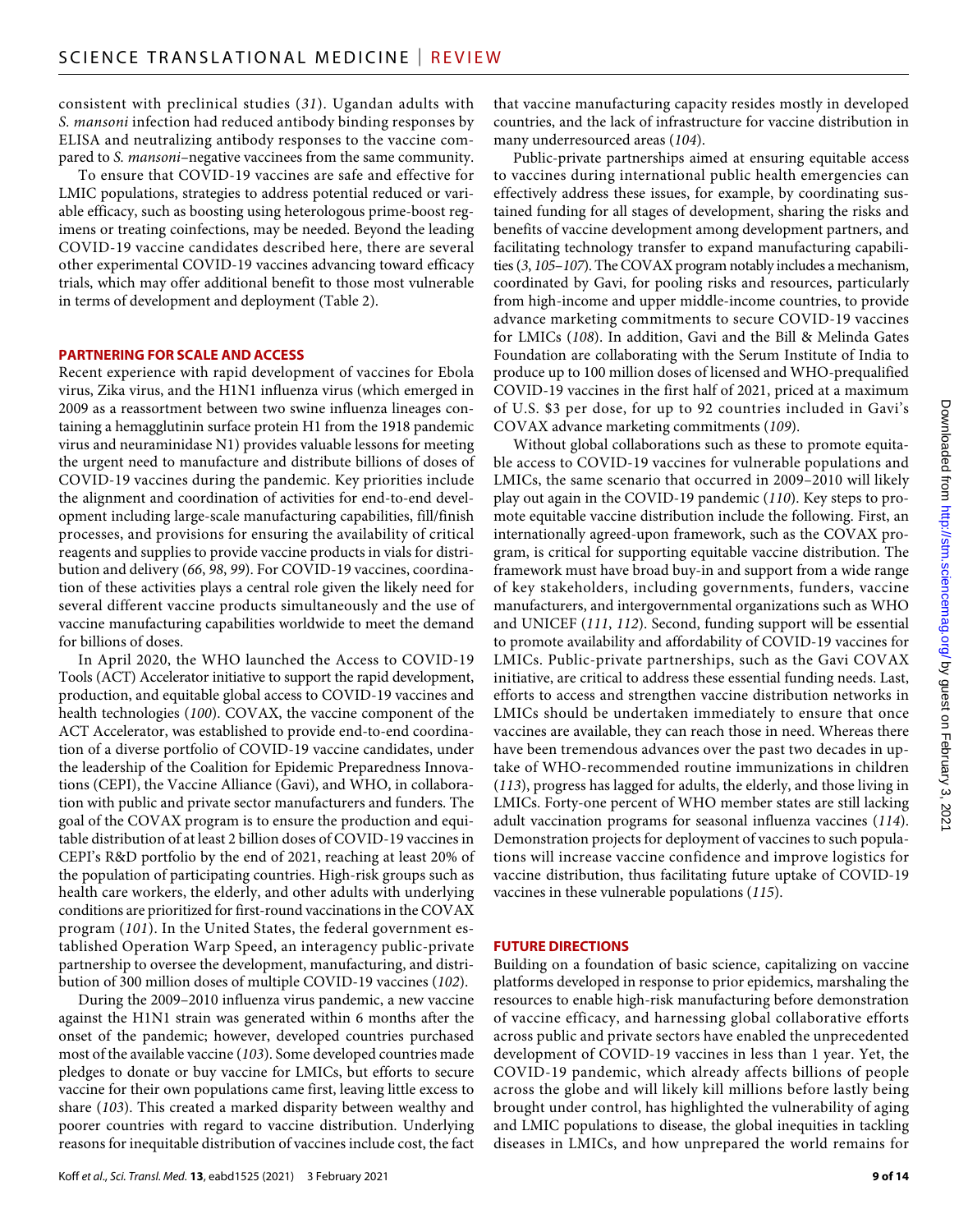prevention of future pandemics. According to the United Nations, projections indicate that by 2050, there will be a marked increase in the number of people over the age of 65, with population growth accelerating fastest in LMICs (*116*). This global aging will create enormous public health challenges worldwide, markedly increasing our vulnerability to infectious diseases and the burden of noncommunicable diseases (*5*).

Recent technological advances in biomedical, engineering, and computer sciences offer the potential for implementing a new global research agenda focused on understanding effective immunity in aging and LMIC populations and to decipher the mechanisms of immune senescence and immune dysregulation that are the primary drivers of increased vulnerability to diseases in such populations. These tools will also enable greater understanding of why some people respond more effectively to infections such as SARS-CoV-2 than do others and, similarly, why some respond better to vaccines. Defining these mechanisms of effective immunity will be critical for protecting vulnerable populations against future infectious disease outbreaks.

The COVID-19 pandemic also has enabled a unique opportunity for the coordination of efforts to compare vaccine platforms containing the same antigen, the SARS-CoV-2 S protein, which could yield important insights about principles of effective immunity applicable for prevention and control of new and emerging diseases (*61*, *117*). Relatedly, the pandemic has reinforced the need to prepare for pathogens that have not yet emerged, which will likely cause the greatest morbidity and mortality in aging and LMIC populations. Enhancing resources for surveillance of zoonotic pathogens in bats, birds, pigs, and other intermediate species from which emerging viruses frequently cross over to humans will be critical for successfully preventing and controlling future pandemics. Harnessing technologies such as artificial intelligence and deep learning, together with supercomputing and structural modeling, may facilitate new strategies for development of universal vaccines for coronaviruses (*38*, *118*).

Many challenges remain for controlling and ending the COVID-19 pandemic and to ensure that those most vulnerable are protected. Identification of correlates of protection will facilitate bridging studies for next-generation vaccines. Durability of protection in aging and LMIC populations will need to be monitored closely. Demonstration projects with licensed vaccines in those most vulnerable could facilitate deployment of COVID-19 vaccines. Such projects could build on programs such as the Partnership for Influenza Vaccine Introduction (*119*) that supports influenza vaccine program development in LMICs through public-private partnerships and could include clinical trials to further define the spectrum of immunity to COVID-19 vaccines in such populations. Last, transparency, education, and commitment from political and public health leaders at global, national, state, and local levels will be required to ensure greater vaccine confidence and uptake to achieve requisite levels of herd immunity worldwide. Accelerated progress will require continued scientific advancement, open exchange of data, and innovative mechanisms to enhance global collaboration.

#### **REFERENCES AND NOTES**

- 1. World Health Organzation, WHO Target Product Profiles for COVID-19 Vaccines (9 April 2020); [www.who.int/publications/m/item/who-target-product-profiles-for-covid-19](https://www.who.int/publications/m/item/who-target-product-profiles-for-covid-19-vaccines) [vaccines](https://www.who.int/publications/m/item/who-target-product-profiles-for-covid-19-vaccines).
- 2. K. Yuki, M. Fujiogi, S. Koutsogiannaki, COVID-19 pathophysiology: A review. *Clin. Immunol.* **215**, 108427 (2020).
- 3. T. T. Le, J. P. Cramer, R. Chen, S. Mayhew, Evolution of the COVID-19 vaccine development landscape. *Nat. Rev. Drug Discov.* **19**, 667–668 (2020).
- 4. World Health Organzation, Draft landscape of COVID-19 candidate vaccines (22 December 2020); [www.who.int/publications/m/item/draft-landscape-of-covid-19-candidate-vaccines.](https://www.who.int/publications/m/item/draft-landscape-of-covid-19-candidate-vaccines)
- 5. W. C. Koff, M. A. Williams, Covid-19 and immunity in aging populations A new research agenda. *N. Engl. J. Med.* **383**, 804–805 (2020).
- 6. N. C. Grassly, G. Kang, B. Kampmann, Biological challenges to effective vaccines in the developing world. *Philos. Trans. R. Soc. Lond. B Biol. Sci.* **370**, 20140138 (2015).
- 7. M. Lipsitch, N. E. Dean, Understanding COVID-19 vaccine efficacy. *Science* **370**, 763–765 (2020).
- 8. D. Santesmasses, J. P. Castro, A. A. Zenin, A. V. Shindyapina, M. V. Gerashchenko, B. Zhang, C. Kerepesi, S. H. Yim, P. O. Fedichev, V. N. Gladyshev, COVID-19 is an emergent disease of aging. *Aging Cell* **19**, e13230 (2020).
- 9. A. N. Akbar, D. W. Gilroy, Aging immunity may exacerbate COVID-19. *Science* **369**, 256–257 (2020).
- 10. A. Pera, C. Campos, N. Lopez, F. Hassouneh, C. Alonso, R. Tarazona, R. Solana, Immunosenescence: Implications for response to infection and vaccination in older people. *Maturitas* **82**, 50–55 (2015).
- 11. G. A. Poland, I. G. Ovsyannikova, R. B. Kennedy, Personalized vaccinology: A review. *Vaccine* **36**, 5350–5357 (2018).
- 12. B.Weinberger, D.Herndler-Brandstetter, A. Schwanninger, D.Weiskopf, B.Grubeck-Loebenstein, Biology ofimmune responses tovaccines inelderly persons. *Clin. Infect. Dis.* **46**, 1078–1084 (2008).
- 13. J. E. McElhaney, C. P. Verschoor, M. K. Andrew, L. Haynes, G. A. Kuchel, G. Pawelec, The immune response to influenza in older humans: Beyond immune senescence. *Immun. Ageing* **17**, 10 (2020).
- 14. B. Weinberger, Vaccines for the elderly: Current use and future challenges. *Immun. Ageing* **15**, 3 (2018).
- 15. J. K. H. Lee, G. K. L. Lam, T. Shin, J. Kim, A. Krishnan, D. P. Greenberg, A. Chit, Efficacy and effectiveness of high-dose versus standard-dose influenza vaccination for older adults: A systematic review and meta-analysis. *Expert Rev. Vaccines* **17**, 435–443 (2018).
- 16. S. Khurana, N. Verma, J. W. Yewdell, A. K. Hilbert, F. Castellino, M. Lattanzi, G. Del Giudice, R. Rappuoli, H. Golding, MF59 adjuvant enhances diversity and affinity of antibodymediated immune response to pandemic influenza vaccines. *Sci. Transl. Med.* **3**, 85ra48 (2011).
- 17. M. E. Pichichero, Protein carriers of conjugate vaccines: Characteristics, development, and clinical trials. *Hum. Vaccin. Immunother.* **9**, 2505–2523 (2013).
- 18. C.-A. Siegrist, Vaccine immunology, in *Plotkin's Vaccines*, S. A. Plotkin, W. A. Orenstein, P. A. Offit, K. M. Edwards, Eds. (Elsevier, 2018), pp. 16–34.e17.
- 19. G. Alter, R. P. Sekaly, Beyond adjuvants: Antagonizing inflammation to enhance vaccine immunity. *Vaccine* **33** (Suppl. 2), B55–B59 (2015).
- 20. J. B. Mannick, M. Morris, H. P. Hockey, G. Roma, M. Beibel, K. Kulmatycki, M. Watkins, T. Shavlakadze, W. Zhou, D. Quinn, D. J. Glass, L. B. Klickstein, TORC1 inhibition enhances immune function and reduces infections in the elderly. *Sci. Transl. Med.* **10**, eaaq1564 (2018).
- 21. T. A. Reichert, N. Sugaya, D. S. Fedson, W. P. Glezen, L. Simonsen, M. Tashiro, The Japanese experience with vaccinating schoolchildren against influenza. *N. Engl. J. Med.* **344**, 889–896 (2001).
- 22. J Xu, S Murphy, K. Kochanek, E Arias, Mortality in the United States, 2018 (January 2020); [www.cdc.gov/nchs/products/databriefs/db355.htm.](https://www.cdc.gov/nchs/products/databriefs/db355.htm)
- 23. W. E. Wei, Z. Li, C. J. Chiew, S. E. Yong, M. P. Toh, V. J. Lee, Presymptomatic transmission of SARS-CoV-2 — Singapore, January 23–March 16, 2020. *MMWR Morb. Mortal. Wkly Rep.* **69**, 411–415 (2020).
- 24. S.-J. Oh, J. K. Lee, O. S. Shin, Aging and the immune system: The impact of immunosenescence on viral infection, immunity and vaccine immunogenicity. *Immune Netw.* **19**, e37 (2019).
- 25. L. Matrajt, M. E. Halloran, I. M. Longini Jr., Optimal vaccine allocation for the early mitigation of pandemic influenza. *PLOS Comput. Biol.* **9**, e1002964 (2013).
- 26. J. A. Singh, The Case for Why Africa Should Host COVID-19 Candidate Vaccine Trials. *J. Infect. Dis.* **222**, 351–355 (2020).
- 27. S. Uyoga, I. M. O. Adetifa, H. K. Karanja, J. Nyagwange, J. Tuju, P. Wanjiku, R. Aman, M. Mwangangi, P. Amoth, K. Kasera, W. Ng'ang'a, C. Rombo, C. Yegon, K. Kithi, E. Odhiambo, T. Rotich, I. Orgut, S. Kihara, M. Otiende, C. Bottomley, Z. N. Mupe, E. W. Kagucia, K. E. Gallagher, A. Etyang, S. Voller, J. N. Gitonga, D. Mugo, C. N. Agoti, E. Otieno, L. Ndwiga, T. Lambe, D. Wright, E. Barasa, B. Tsofa, P. Bejon, L. I. Ochola-Oyier, A. Agweyu, J. A. G. Scott, G. M. Warimwe, Seroprevalence of anti–SARS-CoV-2 IgG antibodies in Kenyan blood donors. *Science* **371**, 79–82 (2020).
- 28. M. Mbow, B. Lell, S. P. Jochems, B. Cisse, S. Mboup, B. G. Dewals, A. Jaye, A. Dieye, M. Yazdanbakhsh, COVID-19 in Africa: Dampening the storm? *Science* **369**, 624–626 (2020).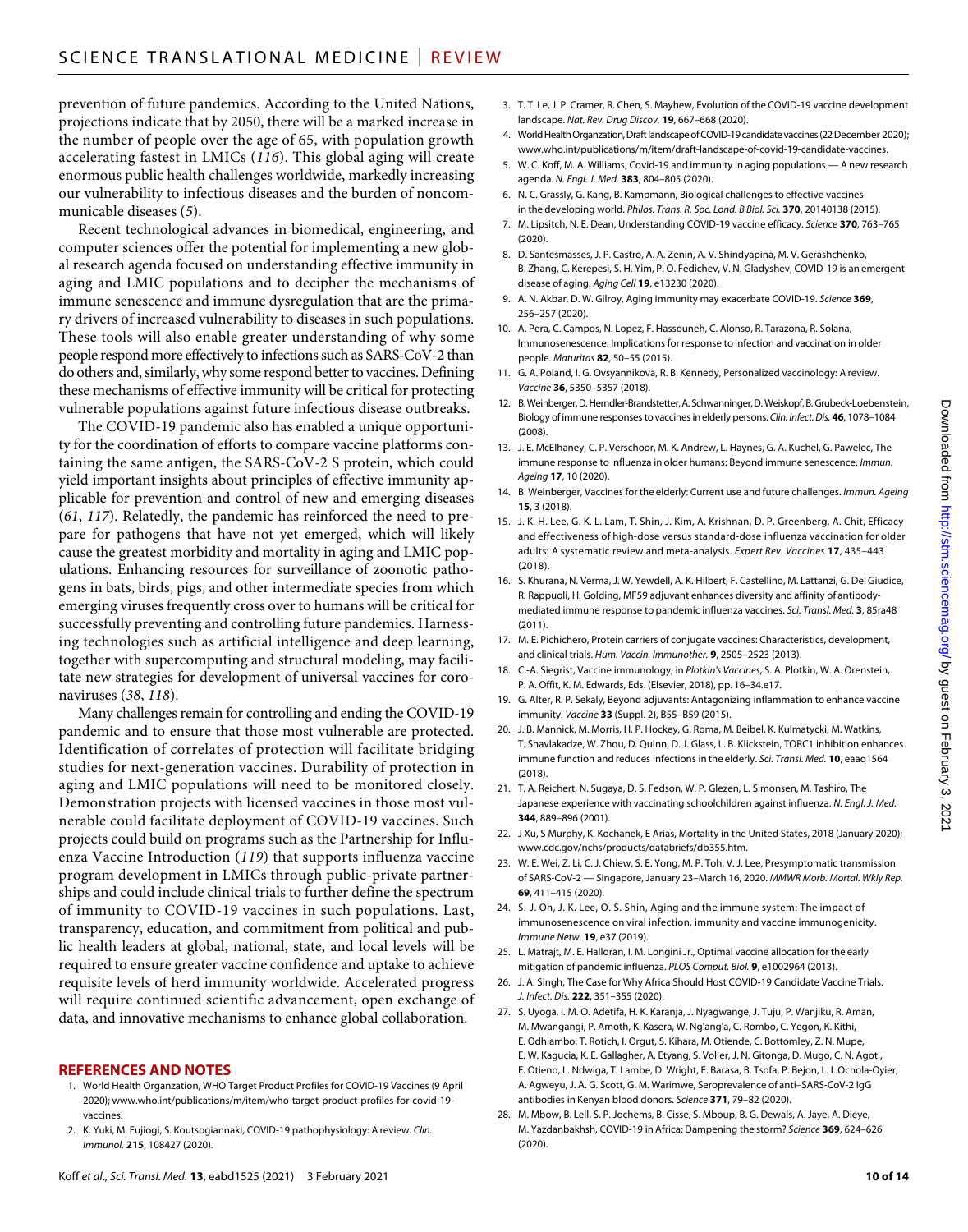- 29. E. Muyanja, A. Ssemaganda, P. Ngauv, R. Cubas, H. Perrin, D. Srinivasan, G. Canderan, B. Lawson, J. Kopycinski, A. S. Graham, D. K. Rowe, M. J. Smith, S. Isern, S. Michael, G. Silvestri, T. H. Vanderford, E. Castro, G. Pantaleo, J. Singer, J. Gillmour, N. Kiwanuka, A. Nanvubya, C. Schmidt, J. Birungi, J. Cox, E. K. Haddad, P. Kaleebu, P. Fast, R. P. Sekaly, L. Trautmann, D. Gaucher, Immune activation alters cellular and humoral responses to yellow fever 17D vaccine. *J. Clin. Invest.* **124**, 3147–3158 (2014).
- 30. E. P. Parker, S. Ramani, B. A. Lopman, J. A. Church, M. Iturriza-Gomara, A. J. Prendergast, N. C. Grassly, Causes of impaired oral vaccine efficacy in developing countries. *Future Microbiol.* **13**, 97–118 (2018).
- 31. G. A. Dzhivhuho, S. A. Rehrl, H. Ndlovu, W. G. C. Horsnell, F. Brombacher, A. L. Williamson, G. K. Chege, Chronic schistosomiasis suppresses HIV-specific responses toDNA-MVA and MVA-gp140 Env vaccine regimens despite antihelminthic treatment and increases helminth-associated pathology in a mouse model. *PLOS Pathog.* **14**, e1007182 (2018).
- 32. G Sedgh, L Ashford, R Hussain, *Unmet Need for Contraception in Developing Countries: Examining Women's Reasons for Not Using a Method* (Guttmacher Institute, 2016).
- 33. T. Zhang, Q. Wu, Z. Zhang, Pangolin homology associated with 2019-nCoV. bioRxiv 950253 [**Preprint**]. 20 February 2020. https://doi.org/10.1101/2020.02.19.950253.
- 34. P. Zhou, X. L. Yang, X. G. Wang, B. Hu, L. Zhang, W. Zhang, H. R. Si, Y. Zhu, B. Li, C. L. Huang, H. D. Chen, J. Chen, Y. Luo, H. Guo, R. D. Jiang, M. Q. Liu, Y. Chen, X. R. Shen, X. Wang, X. S. Zheng, K. Zhao, Q. J. Chen, F. Deng, L. L. Liu, B. Yan, F. X. Zhan, Y. Y. Wang, G. F. Xiao, Z. L. Shi, A pneumonia outbreak associated with a new coronavirus of probable bat origin. *Nature* **579**, 270–273 (2020).
- 35. P. J. M. Brouwer, T. G. Caniels, K. van der Straten, J. L. Snitselaar, Y. Aldon, S. Bangaru, J. L. Torres, N. M. A. Okba, M. Claireaux, G. Kerster, A. E. H. Bentlage, M. M. van Haaren, D. Guerra, J. A. Burger, E. E. Schermer, K. D. Verheul, N. van der Velde, A. van der Kooi, J. van Schooten, M. J. van Breemen, T. P. L. Bijl, K. Sliepen, A. Aartse, R. Derking, I. Bontjer, N. A. Kootstra, W. J. Wiersinga, G. Vidarsson, B. L. Haagmans, A. B. Ward, G. J. de Bree, R. W. Sanders, M. J. van Gils, Potent neutralizing antibodies from COVID-19 patients define multiple targets of vulnerability. *Science* **369**, 643–650 (2020).
- 36. K. W. Ng, N. Faulkner, G. H. Cornish, A. Rosa, R. Harvey, S. Hussain, R. Ulferts, C. Earl, A. G. Wrobel, D. J. Benton, C. Roustan, W. Bolland, R. Thompson, A. Agua-Doce, P. Hobson, J. Heaney, H. Rickman, S. Paraskevopoulou, C. F. Houlihan, K. Thomson, E. Sanchez, G. Y. Shin, M. J. Spyer, D. Joshi, N. O'Reilly, P. A. Walker, S. Kjaer, A. Riddell, C. Moore, B. R. Jebson, M. Wilkinson, L. R. Marshall, E. C. Rosser, A. Radziszewska, H. Peckham, C. Ciurtin, L. R. Wedderburn, R. Beale, C. Swanton, S. Gandhi, B. Stockinger, J. McCauley, S. J. Gamblin, L. E. McCoy, P. Cherepanov, E. Nastouli, G. Kassiotis, Preexisting and de novo humoral immunity to SARS-CoV-2 in humans. *Science* **370**, 1339–1343 (2020).
- 37. L. Piccoli, Y.-J. Park, M. A. Tortorici, N. Czudnochowski, A. C. Walls, M. Beltramello, C. Silacci-Fregni, D. Pinto, L. E. Rosen, J. E. Bowen, O. J. Acton, S. Jaconi, B. Guarino, A. Minola, F. Zatta, N. Sprugasci, J. Bassi, A. Peter, A. De Marco, J. C. Nix, F. Mele, S. Jovic, B. F. Rodriguez, S. V. Gupta, F. Jin, G. Piumatti, G. Lo Presti, A. F. Pellanda, M. Biggiogero, M. Tarkowski, M. S. Pizzuto, E. Cameroni, C. Havenar-Daughton, M. Smithey, D. Hong, V. Lepori, E. Albanese, A. Ceschi, E. Bernasconi, L. Elzi, P. Ferrari, C. Garzoni, A. Riva, G. Snell, F. Sallusto, K. Fink, H. W. Virgin, A. Lanzavecchia, D. Corti, D. Veesler, Mapping neutralizing and immunodominant sites on the SARS-CoV-2 spike receptor-binding domain by structure-guided high-resolution serology. *Cell* **183**, 1024–1042.e21 (2020).
- 38. D. R. Burton, L. M. Walker, Rational vaccine design in the time of COVID-19. *Cell Host Microbe* **27**, 695–698 (2020).
- 39. Y. Cao, B. Su, X. Guo, W. Sun, Y. Deng, L. Bao, Q. Zhu, X. Zhang, Y. Zheng, C. Geng, X. Chai, R. He, X. Li, Q. Lv, H. Zhu, W. Deng, Y. Xu, Y. Wang, L. Qiao, Y. Tan, L. Song, G. Wang, X. Du, N. Gao, J. Liu, J. Xiao, X. D. Su, Z. Du, Y. Feng, C. Qin, C. Qin, R. Jin, X. S. Xie, Potent neutralizing antibodies against SARS-CoV-2 identified by high-throughput single-cell sequencing of convalescent patients' B cells. *Cell* **182**, 73–84.e16 (2020).
- 40. T. F. Rogers, F. Zhao, D. Huang, N. Beutler, A. Burns, W. T. He, O. Limbo, C. Smith, G. Song, J. Woehl, L. Yang, R. K. Abbott, S. Callaghan, E. Garcia, J. Hurtado, M. Parren, L. Peng, J. Ricketts, M. J. Ricciardi, S. A. Rawlings, D. M. Smith, D. Nemazee, J. R. Teijaro, J. E. Voss, R. Andrabi, B. Briney, E. Landais, D. Sok, J. G. Jardine, D. R. Burton, Isolation of potent SARS-CoV-2 neutralizing antibodies and protection from disease in a small animal model. *Science* , 956–963 (2020).
- 41. S. Jegaskanda, C. Luke, H. D. Hickman, M. Y. Sangster, W. F. Wieland-Alter, J. M. McBride, J. W. Yewdell, P. F. Wright, J. Treanor, C. M. Rosenberger, K. Subbarao, Generation and protective ability of influenza virus-specific antibody-dependent cellular cytotoxicity in humans elicited by vaccination, natural infection, and experimental challenge. *J. Infect. Dis.* **214**, 945–952 (2016).
- 42. B. Korber, W. M. Fischer, S. Gnanakaran, H. Yoon, J. Theiler, W. Abfalterer, N. Hengartner, E. E. Giorgi, T. Bhattacharya, B. Foley, K. M. Hastie, M. D. Parker, D. G. Partridge, C. M. Evans, T. M. Freeman, T. I. de Silva; Sheffield COVID-19 Genomics Group, C. McDanal, L. G. Perez, H. Tang, A. Moon-Walker, S. P. Whelan, C. C. LaBranche, E. O. Saphire, D. C. Montefiori, Tracking changes in SARS-CoV-2 spike: Evidence that D614G increases infectivity of the COVID-19 virus. *Cell* **182**, 812–827.e19 (2020).
- 43. D. Weissman, M.-G. Alameh, T. de Silva, P. Collini, H. Hornsby, R. Brown, C. C. LaBranche, R. J. Edwards, L. Sutherland, S. Santra, K. Mansouri, S. Gobeil, C. McDanal, N. Pardi, N. Hengartner, P. J. C. Lin, Y. Tam, P. A. Shaw, M. G. Lewis, C. Boesler, U. Sahin, P. Acharya, B. F. Haynes, B. Korber, D. C. Montefiori, D614G spike mutation increases SARS CoV-2 susceptibility to neutralization. *Cell Host Microbe* **29**, 23–31.e4 (2020).
- 44. T. N. Starr, A. J. Greaney, A. Addetia, W. W. Hannon, M. C. Choudhary, A. S. Dingens, J. Z. Li, J. D. Bloom, Prospective mapping of viral mutations that escape antibodies used to treat COVID-19. bioRxiv 2020.11.30.405472 [**Preprint**]. 1 December 2020. https://doi. org/10.1101/2020.11.30.405472.
- 45. E. C. Thomson, L. E. Rosen, J. G. Shepherd, R. Spreafico, A. da Silva Filipe, J. A. Wojcechowskyj, C. Davis, L. Piccoli, D. J. Pascall, J. Dillen, S. Lytras, N. Czudnochowski, R. Shah, M. Meury, N. Jesudason, A. De Marco, K. Li, J. Bassi, A. O'Toole, D. Pinto, R. M. Colquhoun, K. Culap, B. Jackson, F. Zatta, A. Rambaut, S. Jaconi, V. B. Sreenu, J. Nix, R. F. Jarrett, M. Beltramello, K. Nomikou, M. Pizzuto, L. Tong, E. Cameroni, N. Johnson, A. Wickenhagen, A. Ceschi, D. Mair, P. Ferrari, K. Smollett, F. Sallusto, S. Carmichael, C. Garzoni, J. Nichols, M. Galli, J. Hughes, A. Riva, A. Ho, M. G. Semple, P. J. M. Openshaw, J. K. Baillie, S. J. Rihn, S. J. Lycett, H. W. Virgin, A. Telenti, D. Corti, D. L. Robertson, G. Snell, The circulating SARS-CoV-2 spike variant N439K maintains fitness while evading antibody-mediated immunity. bioRxiv 2020.11.04.355842 [**Preprint**]. 5 November 2020. https://doi. org/10.1101/2020.11.04.355842.
- 46. Y. Weisblum, F. Schmidt, F. Zhang, J. DaSilva, D. Poston, J. C. Lorenzi, F. Muecksch, M. Rutkowska, H.-H. Hoffmann, E. Michailidis, C. Gaebler, M. Agudelo, A. Cho, Z. Wang, A. Gazumyan, M. Cipolla, L. Luchsinger, C. D. Hillyer, M. Caskey, D. F. Robbiani, C. M. Rice, M. C. Nussenzweig, T. Hatziioannou, P. D. Bieniasz, Escape from neutralizing antibodies by SARS-CoV-2 spike protein variants. *eLife* **9**, 61312 (2020).
- 47. K. A. Callow, H. F. Parry, M. Sergeant, D. A. J. Tyrrell, The time course of the immune response to experimental coronavirus infection of man. *Epidemiol. Infect.* **105**, 435–446 (1990).
- 48. F. Wu, A. Wang, M. Liu, Q. Wang, J. Chen, S. Xia, Y. Ling, Y. Zhang, J. Xun, L. Lu, S. Jiang, H. Lu, Y. Wen, J. Huang, Neutralizing antibody responses to SARS-CoV-2 in a COVID-19 recovered patient cohort and their implications. medRxiv 2020.03.30.20047365 [**Preprint**]. 20 April 2020. https://doi.org/10.1101/2020.03.30.20047365.
- 49. W. Tan, Y. Lu, J. Zhang, J. Wang, Y. Dan, Z. Tan, X. He, C. Qian, Q. Sun, Q. Hu, H. Liu, S. Ye, X. Xiang, Y. Zhou, W. Zhang, Y. Guo, X.-H. Wang, W. He, X. Wan, F. Sun, Q. Wei, C. Chen, G. Pan, J. Xia, Q. Mao, Y. Chen, G. Deng, Viral kinetics and antibody responses in patients with COVID-19. medRxiv 2020.2003.2024.20042382 [**Preprint**]. 26 March 2020. https:// doi.org/10.1101/2020.03.24.20042382.
- 50. A. T. Huang, B. Garcia-Carreras, M. D. T. Hitchings, B. Yang, L. C. Katzelnick, S. M. Rattigan, B. A. Borgert, C. A. Moreno, B. D. Solomon, I. Rodriguez-Barraquer, J. Lessler, H. Salje, D. Burke, A. Wesolowski, D. A. T. Cummings, A systematic review of antibody mediated immunity to coronaviruses: Kinetics, correlates of protection, and association with severity. *Nat. Commun.* **11**, 4704 (2020).
- 51. E. Shrock, E. Fujimura, T. Kula, R. T. Timms, I.-H. Lee, Y. Leng, M. L. Robinson, B. M. Sie, M. Z. Li, Y. Chen, J. Logue, A. Zuiani, D. M. Culloch, F. J. N. Lelis, S. Henson, D. R. Monaco, M. Travers, S. Habibi, W. A. Clarke, P. Caturegli, O. Laeyendecker, A. Piechocka-Trocha, J. Z. Li, A. Khatri, H. Y. Chu; MGH COVID-Collection & Processing Team, A.-C. Villani, K. Kays, M. B. Goldberg, N. Hacohen, M. R. Filbin, X. G. Yu, B. D. Walker, D. R. Wesemann, H. Benjamin Larman, J. A. Lederer, S. J. Elledge, Viral epitope profiling of COVID-19 patients reveals cross-reactivity and correlates ofseverity. *Science* **370**, eabd4250  $(2020)$
- 52. R. W. Aldridge, D. Lewer, S. V. Katikireddi, R. Mathur, N. Pathak, R. Burns, E. B. Fragaszy, A. M. Johnson, D. Devakumar, I. Abubakar, A. Hayward, Black, Asian and Minority Ethnic groups in England are at increased risk of death from COVID-19: Indirect standardisation of NHS mortality data. *Wellcome Open Res.* **5**, 88 (2020).
- 53. A. Wajnberg, F. Amanat, A. Firpo, D. R. Altman, M. J. Bailey, M. Mansour, M. McMahon, P. Meade, D. R. Mendu, K. Muellers, D. Stadlbauer, K. Stone, S. Strohmeier, V. Simon, J. Aberg, D. L. Reich, F. Krammer, C. Cordon-Cardo, Robust neutralizing antibodies to SARS-CoV-2 infection persist for months. *Science* **370**, 1227–1230 (2020).
- 54. J. M. Dan, J. Mateus, Y. Kato, K. M. Hastie, E. D. Yu, C. E. Faliti, A. Grifoni, S. I. Ramirez, S. Haupt, A. Frazier, C. Nakao, V. Rayaprolu, S. A. Rawlings, B. Peters, F. Krammer, V. Simon, E. O. Saphire, D. M. Smith, D. Weiskopf, A. Sette, S. Crotty, Immunological memory to SARS-CoV-2 assessed for up to 8 months after infection. *Science* , eabf4063 (2020).
- 55. J. Braun, L. Loyal, M. Frentsch, D. Wendisch, P. Georg, F. Kurth, S. Hippenstiel, M. Dingeldey, B. Kruse, F. Fauchere, E. Baysal, M. Mangold, L. Henze, R. Lauster, M. A. Mall, K. Beyer, J. Rohmel, S. Voigt, J. Schmitz, S. Miltenyi, I. Demuth, M. A. Muller, A. Hocke, M. Witzenrath, N. Suttorp, F. Kern, U. Reimer, H. Wenschuh, C. Drosten, V. M. Corman, C. Giesecke-Thiel, L. E. Sander, A. Thiel, SARS-CoV-2-reactive T cells in healthy donors and patients with COVID-19. *Nature* **587**, 270–274 (2020).
- 56. A. Grifoni, D. Weiskopf, S. I. Ramirez, J. Mateus, J. M. Dan, C. R. Moderbacher, S. A. Rawlings, A. Sutherland, L. Premkumar, R. S. Jadi, D. Marrama, A. M. de Silva, A. Frazier, A. F. Carlin, J. A. Greenbaum, B. Peters, F. Krammer, D. M. Smith, S. Crotty,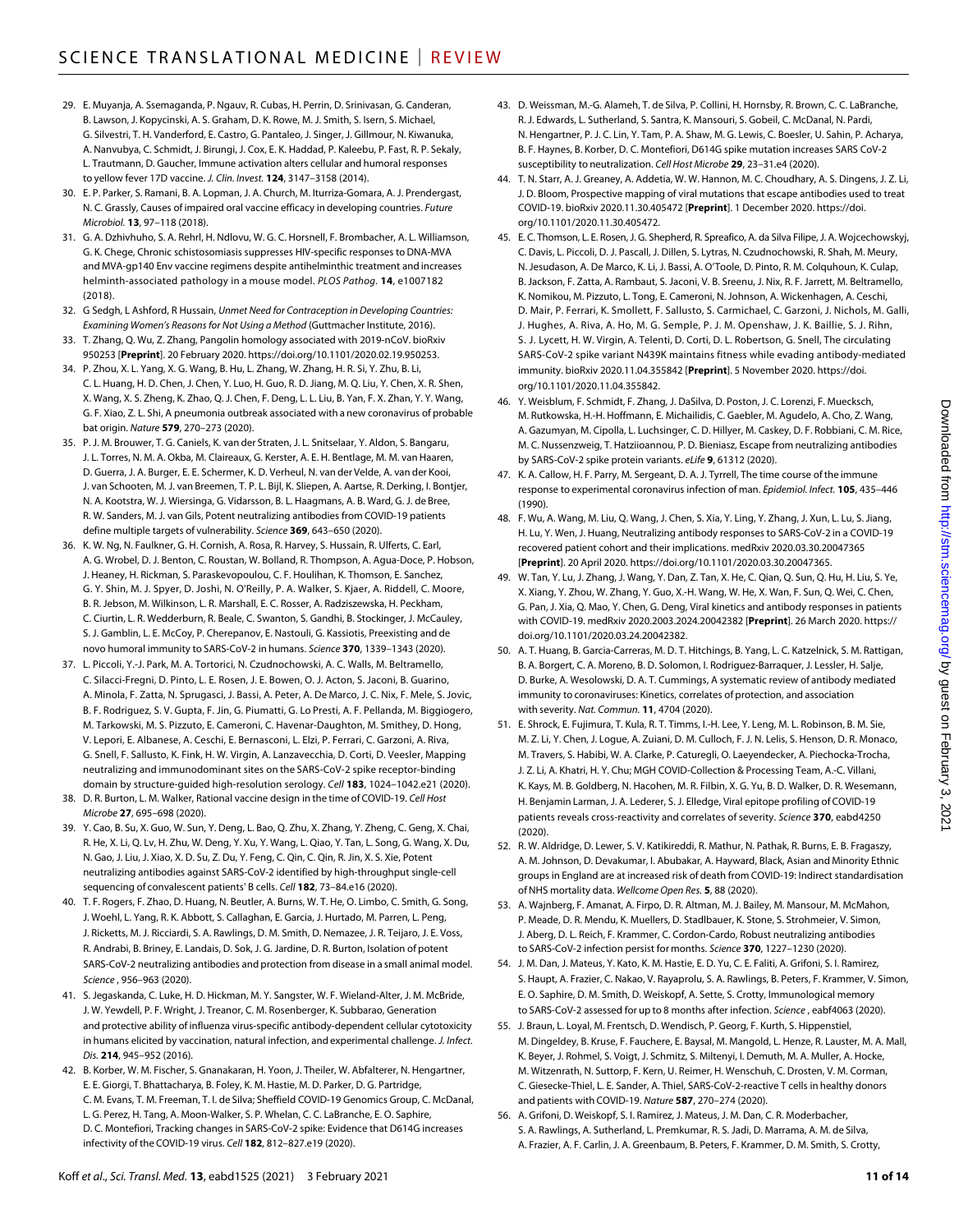A. Sette, Targets of T cell responses to SARS-CoV-2 coronavirus in humans with COVID-19 disease and unexposed individuals. *Cell* **181**, 1489–1501.e15 (2020).

- 57. B. S. Graham, Rapid COVID-19 vaccine development. *Science* **368**, 945–946 (2020).
- 58. X. Cao, COVID-19: Immunopathology and its implications for therapy. *Nat. Rev. Immunol.* **20**, 269–270 (2020).
- 59. B. F. Haynes, L. Corey, P. Fernandes, P. B. Gilbert, P. J. Hotez, S. Rao, M. R. Santos, H. Schuitemaker, M. Watson, A. Arvin, Prospects for a safe COVID-19 vaccine. *Sci. Transl. Med.* **12**, abe0948 (2020).
- 60. A. Ciabattini, P. Garagnani, F. Santoro, R. Rappuoli, C. Franceschi, D. Medaglini, Shelter from the cytokine storm: Pitfalls and prospects in the development of SARS-CoV-2 vaccines for an elderly population. *Semin. Immunopathol.* **42**, 619–634 (2020).
- 61. J. S. Tsang, C. Dobano, P. VanDamme, G. Moncunill, A. Marchant, R. B. Othman, M. Sadarangani, W. C. Koff, T. R. Kollmann, Improving vaccine-induced immunity: Can baseline predict outcome? *Trends Immunol.* **41**, 457–465 (2020).
- 62. P. S. Arunachalam, F. Wimmers, C. K. P. Mok, R. Perera, M. Scott, T. Hagan, N. Sigal, Y. Feng, L. Bristow, O. T.-Y. Tsang, D. Wagh, J. Coller, K. L. Pellegrini, D. Kazmin, G. Alaaeddine, W. S. Leung, J. M. C. Chan, T. S. H. Chik, C. Y. C. Choi, C. Huerta, M. Paine McCullough, H. Lv, E. Anderson, S. Edupuganti, A. A. Upadhyay, S. E. Bosinger, H. T. Maecker, P. Khatri, N. Rouphael, M. Peiris, B. Pulendran, Systems biological assessment of immunity to mild versus severe COVID-19 infection in humans. *Science* **369**, 1210–1220 (2020).
- 63. P. Bastard, L. B. Rosen, Q. Zhang, E. Michailidis, H.-H. Hoffmann, Y. Zhang, K. Dorgham, Q. Philippot, J. Rosain, V. Béziat, J. Manry, E. Shaw, L. Haljasmägi, P. Peterson, L. Lorenzo, L. Bizien, S. Trouillet-Assant, K. Dobbs, A. A. de Jesus, A. Belot, A. Kallaste, E. Catherinot, Y. Tandjaoui-Lambiotte, J. L. Pen, G. Kerner, B. Bigio, Y. Seeleuthner, R. Yang, A. Bolze, A. N. Spaan, O. M. Delmonte, M. S. Abers, A. Aiuti, G. Casari, V. Lampasona, L. Piemonti, F. Ciceri, K. Bilguvar, R. P. Lifton, M. Vasse, D. M. Smadja, M. Migaud, J. Hadjadj, B. Terrier, D. Duffy, L. Quintana-Murci, D. van de Beek, L. Roussel, D. C. Vinh, S. G. Tangye, F. Haerynck, D. Dalmau, J. Martinez-Picado, P. Brodin, M. C. Nussenzweig, S. Boisson-Dupuis, C. Rodríguez-Gallego, G. Vogt, T. H. Mogensen, A. J. Oler, J. Gu, P. D. Burbelo, J. I. Cohen, A. Biondi, L. R. Bettini, M. D'Angio, P. Bonfanti, P. Rossignol, J. Mayaux, F. Rieux-Laucat, E. S. Husebye, F. Fusco, M. V. Ursini, L. Imberti, A. Sottini, S. Paghera, E. Quiros-Roldan, C. Rossi, R. Castagnoli, D. Montagna, A. Licari, G. L. Marseglia, X. Duval, J. Ghosn; HGID Lab; NIAID-USUHS Immune Response to COVID Group; COVID Clinicians; COVID-STORM Clinicians; Imagine COVID Group; French COVID Cohort Study Group; The Milieu Intérieur Consortium; CoV-Contact Cohort; Amsterdam UMC Covid-19 Biobank; COVID Human Genetic Effort, J. S. Tsang, R. Goldbach-Mansky, K. Kisand, M. S. Lionakis, A. Puel, S.-Y. Zhang, S. M. Holland, G. Gorochov, E. Jouanguy, C. M. Rice, A. Cobat, L. D. Notarangelo, L. Abel, H. C. Su, J.-L. Casanova, Autoantibodies against type I IFNs in patients with life-threatening COVID-19. *Science* **370**, eabd4585 (2020).
- 64. Q. Zhang, P. Bastard, Z. Liu, J. L. Pen, M. Moncada-Velez, J. Chen, M. Ogishi, I. K. D. Sabli, S. Hodeib, C. Korol, J. Rosain, K. Bilguvar, J. Ye, A. Bolze, B. Bigio, R. Yang, A. A. Arias, Q. Zhou, Y. Zhang, F. Onodi, S. Korniotis, L. Karpf, Q. Philippot, M. Chbihi, L. Bonnet-Madin, K. Dorgham, N. Smith, W. M. Schneider, B. S. Razooky, H.-H. Hoffmann, E. Michailidis, L. Moens, J. E. Han, L. Lorenzo, L. Bizien, P. Meade, A.-L. Neehus, A. C. Ugurbil, A. Corneau, G. Kerner, P. Zhang, F. Rapaport, Y. Seeleuthner, J. Manry, C. Masson, Y. Schmitt, A. Schlüter, T. L. Voyer, T. Khan, J. Li, J. Fellay, L. Roussel, M. Shahrooei, M. F. Alosaimi, D. Mansouri, H. Al-Saud, F. Al-Mulla, F. Almourfi, S. Z. Al-Muhsen, F. Alsohime, S. A. Turki, R. Hasanato, D. van de Beek, A. Biondi, L. R. Bettini, M. D'Angio, P. Bonfanti, L. Imberti, A. Sottini, S. Paghera, E. Quiros-Roldan, C. Rossi, A. J. Oler, M. F. Tompkins, C. Alba, I. Vandernoot, J.-C. Goffard, G. Smits, I. Migeotte, F. Haerynck, P. Soler-Palacin, A. Martin-Nalda, R. Colobran, P.-E. Morange, S. Keles, F. Çölkesen, T. Ozcelik, K. K. Yasar, S. Senoglu, Ş. N. Karabela, C. Rodríguez-Gallego, G. Novelli, S. Hraiech, Y. Tandjaoui-Lambiotte, X. Duval, C. Laouénan; COVID-STORM Clinicians; COVID Clinicians; Imagine COVID Group; French COVID Cohort Study Group; CoV-Contact Cohort; Amsterdam UMC Covid-19 Biobank; COVID Human Genetic Effort; NIAID-USUHS/TAGC COVID Immunity Group, A. L. Snow, C. L. Dalgard, J. D. Milner, D. C. Vinh, T. H. Mogensen, N. Marr, A. N. Spaan, B. Boisson, S. Boisson-Dupuis, J. Bustamante, A. Puel, M. J. Ciancanelli, I. Meyts, T. Maniatis, V. Soumelis, A. Amara, M. Nussenzweig, A. García-Sastre, F. Krammer, A. Pujol, D. Duffy, R. P. Lifton, S.-Y. Zhang, G. Gorochov, V. Béziat, E. Jouanguy, V. Sancho-Shimizu, C. M. Rice, L. Abel, L. D. Notarangelo, A. Cobat, H. C. Su, J.-L. Casanova, Inborn errors of type I IFN immunity in patients with life-threatening COVID-19. *Science* **370**, eabd4570 (2020).
- 65. L. Corey, J. R. Mascola, A. S. Fauci, F. S. Collins, A strategic approach to COVID-19 vaccine R&D. *Science* **368**, 948–950 (2020).
- 66. F. Krammer, SARS-CoV-2 vaccines in development. *Nature* **586**, 516–527 (2020).
- 67. C. L. Hsieh, J. A. Goldsmith, J. M. Schaub, A. M. DiVenere, H. C. Kuo, K. Javanmardi, K. C. Le, D. Wrapp, A. G. Lee, Y. Liu, C. W. Chou, P. O. Byrne, C. K. Hjorth, N. V. Johnson, J. Ludes-Meyers, A. W. Nguyen, J. Park, N. Wang, D. Amengor, J. J. Lavinder, G. C. Ippolito, J. A. Maynard, I. J. Finkelstein, J. S. McLellan, Structure-based design of prefusionstabilized SARS-CoV-2 spikes. *Science* **369**, 1501–1505 (2020).
- 68. C. A. DiazGranados, A. J. Dunning, M. Kimmel, D. Kirby, J. Treanor, A. Collins, R. Pollak, J. Christoff, J. Earl, V. Landolfi, E. Martin, S. Gurunathan, R. Nathan, D. P. Greenberg, N. G. Tornieporth, M. D. Decker, H. K. Talbot, Efficacy of high-dose versus standard-dose influenza vaccine in older adults. *N. Engl. J. Med.* **371**, 635–645 (2014).
- 69. A. L. Cunningham, H. Lal, M. Kovac, R. Chlibek, S. J. Hwang, J. Diez-Domingo, O. Godeaux, M. J. Levin, J. E. McElhaney, J. Puig-Barbera, C. Vanden Abeele, T. Vesikari, D. Watanabe, T. Zahaf, A. Ahonen, E. Athan, J. F. Barba-Gomez, L. Campora, F. de Looze, H. J. Downey, W. Ghesquiere, I. Gorfinkel, T. Korhonen, E. Leung, S. A. McNeil, L. Oostvogels, L. Rombo, J. Smetana, L. Weckx, W. Yeo, T. C. Heineman; ZOE-70 Study Group *et al.*, *N. Engl. J. Med.* **375**, 1019–1032 (2016).
- 70. S. S. Lakdawala, V. D. Menachery, The search for a COVID-19 animal model. *Science* **368**, 942–943 (2020).
- 71. C. Muñoz-Fontela, W. E. Dowling, S. G. P. Funnell, P.-S. Gsell, A. Ximena Riveros-Balta, R. A. Albrecht, H. Andersen, R. S. Baric, M. W. Carroll, M. Cavaleri, C. Qin, I. Crozier, K. Dallmeier, L. de Waal, E. de Wit, L. Delang, E. Dohm, W. Paul Duprex, D. Falzarano, C. L. Finch, M. B. Frieman, B. S. Graham, L. E. Gralinski, K. Guilfoyle, B. L. Haagmans, G. A. Hamilton, A. L. Hartman, S. Herfst, S. J. F. Kaptein, W. B. Klimstra, I. Knezevic, P. R. Krause, J. H. Kuhn, R. L. Grand, M. G. Lewis, W.-C. Liu, P. Maisonnasse, A. K. Mc Elroy, V. Munster, N. Oreshkova, A. L. Rasmussen, J. Rocha-Pereira, B. Rockx, E. Rodríguez, T. F. Rogers, F. J. Salguero, M. Schotsaert, K. J. Stittelaar, H. J. Thibaut, C.-T. Tseng, J. Vergara-Alert, M. Beer, T. Brasel, J. F. W. Chan, A. García-Sastre, J. Neyts, S. Perlman, D. S. Reed, J. A. Richt, C. J. Roy, J. Segalés, S. S. Vasan, A. M. Henao-Restrepo, D. H. Barouch, Animal models for COVID-19. *Nature* **586**, 509–515 (2020).
- 72. P. Yu, F. Qi, Y. Xu, F. Li, P. Liu, J. Liu, L. Bao, W. Deng, H. Gao, Z. Xiang, C. Xiao, Q. Lv, S. Gong, J. Liu, Z. Song, Y. Qu, J. Xue, Q. Wei, M. Liu, G. Wang, S. Wang, H. Yu, X. Liu, B. Huang, W. Wang, L. Zhao, H. Wang, F. Ye, W. Zhou, W. Zhen, J. Han, G. Wu, Q. Jin, J. Wang, W. Tan, C. Qin, Age-related rhesus macaque models of COVID-19. *Animal Model. Exp. Med.* **3**, 93–97 (2020).
- 73. L. Bao, W. Deng, B. Huang, H. Gao, J. Liu, L. Ren, Q. Wei, P. Yu, Y. Xu, F. Qi, Y. Qu, F. Li, Q. Lv, W. Wang, J. Xue, S. Gong, M. Liu, G. Wang, S. Wang, Z. Song, L. Zhao, P. Liu, L. Zhao, F. Ye, H. Wang, W. Zhou, N. Zhu, W. Zhen, H. Yu, X. Zhang, L. Guo, L. Chen, C. Wang, Y. Wang, X. Wang, Y. Xiao, Q. Sun, H. Liu, F. Zhu, C. Ma, L. Yan, M. Yang, J. Han, W. Xu, W. Tan, X. Peng, Q. Jin, G. Wu, C. Qin, The pathogenicity of SARS-CoV-2 in hACE2 transgenic mice. *Nature* **583**, 830–833 (2020).
- 74. S. F. Sia, L. M. Yan, A. W. H. Chin, K. Fung, K.-T. Choy, A. Y. L. Wong, P. Kaewpreedee, R. Perera, L. L. M. Poon, J. M. Nicholls, M. Peiris, H.-L. Yen, Pathogenesis and transmission of SARS-CoV-2 in golden hamsters. *Nature* **583**, 834–838 (2020).
- 75. J. Shi, Z. Wen, G. Zhong, H. Yang, C. Wang, B. Huang, R. Liu, X. He, L. Shuai, Z. Sun, Y. Zhao, P. Liu, L. Liang, P. Cui, J. Wang, X. Zhang, Y. Guan, W. Tan, G. Wu, H. Chen, Z. Bu, Susceptibility of ferrets, cats, dogs, and other domesticated animals to SARS-coronavirus 2. *Science* **368**, 1016–1020 (2020).
- 76. A. Chandrashekar, J. Liu, A. J. Martinot, K. M. Mahan, N. B. Mercado, L. Peter, L. H. Tostanoski, J. Yu, Z. Maliga, M. Nekorchuk, K. Busman-Sahay, M. Terry, L. M. Wrijil, S. Ducat, D. R. Martinez, C. Atyeo, S. Fischinger, J. S. Burke, M. D. Slein, L. Pessaint, A. Van Ry, J. Greenhouse, T. Taylor, K. Blade, A. Cook, B. Finneyfrock, R. Brown, E. Teow, J. Velasco, R. Zahn, F. Wegmann, P. Abbink, E. A. Bondzie, G. Dagotto, M. S. Gebre, X. He, C. Jacob-Dolan, N. Kordana, Z. Li, M. A. Lifton, S. H. Mahrokhian, L. F. Maxfield, R. Nityanandam, J. P. Nkolola, A. G. Schmidt, A. D. Miller, R. S. Baric, G. Alter, P. K. Sorger, J. D. Estes, H. Andersen, M. G. Lewis, D. H. Barouch, SARS-CoV-2 infection protects against rechallenge in rhesus macaques. *Science* **369**, 812–817 (2020).
- 77. W. Deng, L. Bao, J. Liu, C. Xiao, J. Liu, J. Xue, Q. Lv, F. Qi, H. Gao, P. Yu, Y. Xu, Y. Qu, F. Li, Z. Xiang, H. Yu, S. Gong, M. Liu, G. Wang, S. Wang, Z. Song, Y. Liu, W. Zhao, Y. Han, L. Zhao, X. Liu, Q. Wei, C. Qin, Primary exposure to SARS-CoV-2 protects against reinfection in rhesus macaques. *Science* **369**, 818–823 (2020).
- 78. K. McMahan, J. Yu, N. B. Mercado, C. Loos, L. H. Tostanoski, A. Chandrashekar, J. Liu, L. Peter, C. Atyeo, A. Zhu, E. A. Bondzie, G. Dagotto, M. S. Gebre, C. Jacob-Dolan, Z. Li, F. Nampanya, S. Patel, L. Pessaint, A. Van Ry, K. Blade, J. Yalley-Ogunro, M. Cabus, R. Brown, A. Cook, E. Teow, H. Andersen, M. G. Lewis, D. A. Lauffenburger, G. Alter, D. H. Barouch, Correlates of protection against SARS-CoV-2 in rhesus macaques. *Nature*, 10.0.4.14/s41586–020–03041-6 , (2020).
- 79. P. Doshi, Covid-19 vaccine trial protocols released. *BMJ* **371**, m4058 (2020).
- 80. World Health Organzation, Accelerating a safe and effective COVID-19 vaccine (December 2020); [www.who.int/emergencies/diseases/novel-coronavirus-2019/](https://www.who.int/emergencies/diseases/novel-coronavirus-2019/global-research-on-novel-coronavirus-2019-ncov/accelerating-a-safe-and-effective-covid-19-vaccine) [global-research-on-novel-coronavirus-2019-ncov/accelerating-a-safe-and-effective](https://www.who.int/emergencies/diseases/novel-coronavirus-2019/global-research-on-novel-coronavirus-2019-ncov/accelerating-a-safe-and-effective-covid-19-vaccine)[covid-19-vaccine.](https://www.who.int/emergencies/diseases/novel-coronavirus-2019/global-research-on-novel-coronavirus-2019-ncov/accelerating-a-safe-and-effective-covid-19-vaccine)
- 81. F. P. Polack, S. J. Thomas, N. Kitchin, J. Absalon, A. Gurtman, S. Lockhart, J. L. Perez, G. Perez Marc, E. D. Moreira, C. Zerbini, R. Bailey, K. A. Swanson, S. Roychoudhury, K. Koury, P. Li, W. V. Kalina, D. Cooper, R. W. Frenck Jr., L. L. Hammitt, O. Tureci, H. Nell, A. Schaefer, S. Unal, D. B. Tresnan, S. Mather, P. R. Dormitzer, U. Sahin, K. U. Jansen, W. C. Gruber; C4591001 Clinical Trial Group, Safety and efficacy of the BNT162b2 mRNA covid-19 vaccine. *N. Engl. J. Med.* **383**, 2603–2615 (2020).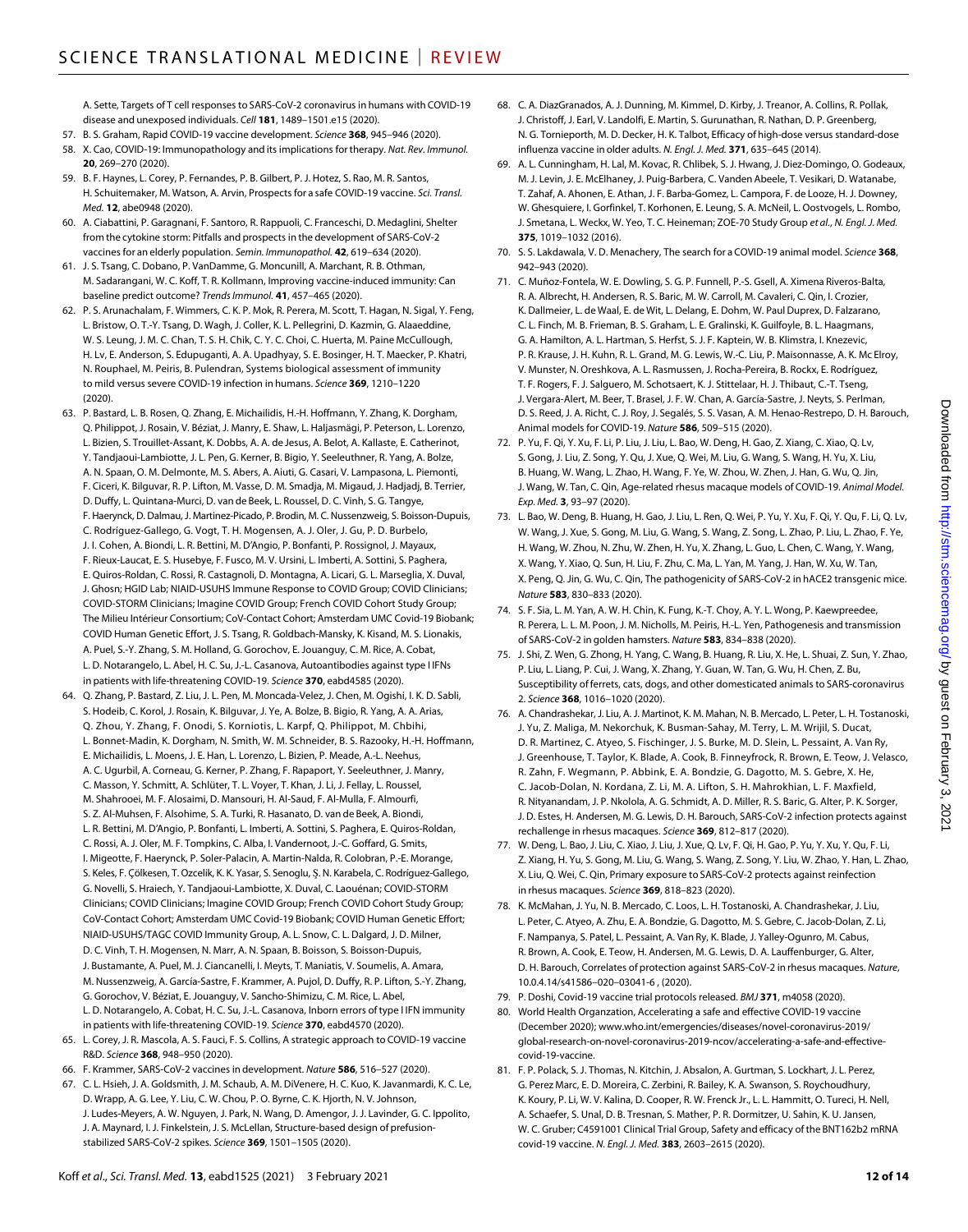- 82. E. E. Walsh, R. Frenck, A. R. Falsey, N. Kitchin, J. Absalon, A. Gurtman, S. Lockhart, K. Neuzil, M.J. Mulligan, R. Bailey, K. A. Swanson, P. Li, K. Koury, W. Kalina, D. Cooper, C. Fontes-Garfias, P. Y. Shi, O. Tureci, K. R. Thompkins, K. E. Lyke, V. Raabe, P. R. Dormitzer, K. U. Jansen, U. Sahin, W. C. Gruber, Safety and immunogenicity of two RNA-based covid-19 vaccine candidates. *N. Engl. J. Med.* **383**, 2439–2450 (2020).
- 83. L. A. Jackson, E. J. Anderson, N. G. Rouphael, P. C. Roberts, M. Makhene, R. N. Coler, M. P. McCullough, J. D. Chappell, M. R. Denison, L. J. Stevens, A. J. Pruijssers, A. McDermott, B. Flach, N. A. Doria-Rose, K. S. Corbett, K. M. Morabito, S. O'Dell, S. D. Schmidt, P. A. Swanson II, M. Padilla, J. R. Mascola, K. M. Neuzil, H. Bennett, W. Sun, E. Peters, M. Makowski, J. Albert, K. Cross, W. Buchanan, R. Pikaart-Tautges, J. E. Ledgerwood, B. S. Graham, J. H. Beigel; mRNA-1273 Study Group, An mRNA vaccine against SARS-CoV-2 — Preliminary report. *N. Engl. J. Med.* **383**, 1920–1931 (2020).
- 84. E. J. Anderson, N. G. Rouphael, A. T. Widge, L. A. Jackson, P. C. Roberts, M. Makhene, J. D. Chappell, M. R. Denison, L. J. Stevens, A. J. Pruijssers, A. B. McDermott, B. Flach, B. C. Lin, N. A. Doria-Rose, S. O'Dell, S. D. Schmidt, K. S. Corbett, P. A. Swanson II, M. Padilla, K. M. Neuzil, H. Bennett, B. Leav, M. Makowski, J. Albert, K. Cross, V. V. Edara, K. Floyd, M. S. Suthar, D. R. Martinez, R. Baric, W. Buchanan, C. J. Luke, V. K. Phadke, C. A. Rostad, J. E. Ledgerwood, B. S. Graham, J. H. Beigel; mRNA-1273 Study Group, Safety and immunogenicity of SARS-CoV-2 mRNA-1273 vaccine in older adults. *N. Engl. J. Med.* **383**, 2427–2438 (2020).
- 85. A. T. Widge, N. G. Rouphael, L. A. Jackson, E. J. Anderson, P. C. Roberts, M. Makhene, J. D. Chappell, M. R. Denison, L. J. Stevens, A. J. Pruijssers, A. B. McDermott, B. Flach, B. C. Lin, N. A. Doria-Rose, S. O'Dell, S. D. Schmidt, K. M. Neuzil, H. Bennett, B. Leav, M. Makowski, J. Albert, K. Cross, V. V. Edara, K. Floyd, M. S. Suthar, W. Buchanan, C. J. Luke, J. E. Ledgerwood, J. R. Mascola, B. S.Graham, J.H. Beigel; mRNA-1273 Study Group, Durability ofresponses after SARS-CoV-2 mRNA-1273 vaccination. *N. Engl. J. Med.* **384**, 80–82 (2020).
- 86. J. Cohen, 'Absolutely remarkable': No one who got Moderna's vaccine in trial developed severe COVID-19. *Science* , abf9360 (2020).
- 87. P. M. Folegatti, K. J. Ewer, P. K. Aley, B. Angus, S. Becker, S. Belij-Rammerstorfer, D. Bellamy, S. Bibi, M. Bittaye, E. A. Clutterbuck, C. Dold, S. N. Faust, A. Finn, A. L. Flaxman, B. Hallis, P. Heath, D. Jenkin, R. Lazarus, R. Makinson, A. M. Minassian, K. M. Pollock, M. Ramasamy, H. Robinson, M. Snape, R. Tarrant, M. Voysey, C. Green, A. D. Douglas, A. V. S. Hill, T. Lambe, S. C. Gilbert, A. J. Pollard; Oxford COVID Vaccine Trial Group, Safety and immunogenicity of the ChAdOx1 nCoV-19 vaccine against SARS-CoV-2: A preliminary report of a phase 1/2, single-blind, randomised controlled trial. *Lancet* **396**, 467–478 (2020).
- 88. M. N. Ramasamy, A. M. Minassian, K. J. Ewer, A. L. Flaxman, P. M. Folegatti, D. R. Owens, M. Voysey, P. K. Aley, B. Angus, G. Babbage, S. Belij-Rammerstorfer, L. Berry, S. Bibi, M. Bittaye, K. Cathie, H. Chappell, S. Charlton, P. Cicconi, E. A. Clutterbuck, R. Colin-Jones, C. Dold, K. R. W. Emary, S. Fedosyuk, M. Fuskova, D. Gbesemete, C. Green, B. Hallis, M. M. Hou, D. Jenkin, C. C. D. Joe, E. J. Kelly, S. Kerridge, A. M. Lawrie, A. Lelliott, M. N. Lwin, R. Makinson, N. G. Marchevsky, Y. Mujadidi, A. P. S. Munro, M. Pacurar, E. Plested, J. Rand, T. Rawlinson, S. Rhead, H. Robinson, A. J. Ritchie, A. L. Ross-Russell, S. Saich, N. Singh, C. C. Smith, M. D. Snape, R. Song, R. Tarrant, Y. Themistocleous, K. M. Thomas, T. L. Villafana, S. C. Warren, M. E. E. Watson, A. D. Douglas, A. V. S. Hill, T. Lambe, S. C. Gilbert, S. N. Faust, A. J. Pollard; Oxford COVID Vaccine Trial Group, Safety and immunogenicity of ChAdOx1 nCoV-19 vaccine administered in a prime-boost regimen in young and old adults (COV002): A single-blind, randomised, controlled, phase 2/3 trial. *Lancet* **396**, 1979–1993 (2021).
- 89. M. Voysey, S. A. C. Clemens, S. A. Madhi, L. Y. Weckx, P. M. Folegatti, P. K. Aley, B. Angus, V. L. Baillie, S. L. Barnabas, Q. E. Bhorat, S. Bibi, C. Briner, P. Cicconi, A. M. Collins, R. Colin-Jones, C. L. Cutland, T. C. Darton, K. Dheda, C. J. A. Duncan, K. R. W. Emary, K. J. Ewer, L. Fairlie, S. N. Faust, S. Feng, D. M. Ferreira, A. Finn, A. L. Goodman, C. M. Green, C. A. Green, P. T. Heath, C. Hill, H. Hill, I. Hirsch, S. H. C. Hodgson, A. Izu, S. Jackson, D. Jenkin, C. C. D. Joe, S. Kerridge, A. Koen, G. Kwatra, R. Lazarus, A. M. Lawrie, A. Lelliott, V. Libri, P. J. Lillie, R. Mallory, A. V. A. Mendes, E. P. Milan, A. M. Minassian, A. M. Gregor, H. Morrison, Y. F. Mujadidi, A. Nana, P. J. O'Reilly, S. D. Padayachee, A. Pittella, E. Plested, K. M. Pollock, M. N. Ramasamy, S. Rhead, A. V. Schwarzbold, N. Singh, A. Smith, R. Song, M. D. Snape, E. Sprinz, R. K. Sutherland, R. Tarrant, E. C. Thomson, M. E. Török, M. Toshner, D. P. J. Turner, J. Vekemans, T. L. Villafana, M. E. E. Watson, C. J. Williams, A. D. Douglas, A. V. S. Hill, T. Lambe, S. C. Gilbert, A. J. Pollard; Oxford COVID Vaccine Trial Group, Safety and efficacy of the ChAdOx1 nCoV-19 vaccine (AZD1222) against SARS-CoV-2: An interim analysis of four randomised controlled trials in Brazil, South Africa, and the UK. *Lancet* **397**, 99–111 (2020).
- 90. J. Sadoff, M. Le Gars, G. Shukarev, D. Heerwegh, C. Truyers, A. M. de Groot, J. Stoop, S. Tete, W. Van Damme, I. Leroux-Roels, P.-J. Berghmans, M. Kimmel, P. Van Damme, J. De Hoon, W. Smith, K. Stephenson, D. Barouch, S.De Rosa, K. Cohen, J. McElrath, E. Cormier, G. Scheper, J. Hendriks, F. Struyf, M. Douoguih, J. Van Hoof, H. Schuitemaker, Safety and immunogenicity of the Ad26.COV2.S COVID-19 vaccine candidate: Interim results of a phase 1/2a, double-blind, randomized, placebo-controlled trial. medRxiv 2020.2009.2023.20199604 [**Preprint**]. 25 September 2020. [https://doi.org/10.1101/2020.09.23.20199604.](https://doi.org/10.1101/2020.09.23.20199604)
- 91. F.-C. Zhu, X.-H. Guan, Y.-H. Li, J.-Y. Huang, T. Jiang, L.-H. Hou, J.-X. Li, B.-F. Yang, L. Wang, W.-J. Wang, S.-P. Wu, Z. Wang, X.-H. Wu, J.-J. Xu, Z. Zhang, S.-Y. Jia, B.-S. Wang, Y. Hu, J.-J. Liu, J. Zhang, X.-A. Qian, Q. Li, H.-X. Pan, H.-D. Jiang, P. Deng, J.-B. Gou, X.-W. Wang, X.-H. Wang, W. Chen, Immunogenicity and safety of a recombinant adenovirus type-5-vectored COVID-19 vaccine in healthy adults aged 18 years or older: A randomised, double-blind, placebo-controlled, phase 2 trial. *Lancet* **396**, 479–488 (2020).
- 92. Y. Zhang, G. Zeng, H. Pan, C. Li, Y. Hu, K. Chu, W. Han, Z. Chen, R. Tang, W. Yin, X. Chen, Y. Hu, X. Liu, C. Jiang, J. Li, M. Yang, Y. Song, X. Wang, Q. Gao, F. Zhu, Safety, tolerability, and immunogenicity of an inactivated SARS-CoV-2 vaccine in healthy adults aged 18–59 years: A randomised, double-blind, placebo-controlled, phase 1/2 clinical trial. *Lancet Infect. Dis.* **S1473-3099**, 30843–30844 (2020).
- 93. S. Xia, K. Duan, Y. Zhang, D. Zhao, H. Zhang, Z. Xie, X. Li, C. Peng, Y. Zhang, W. Zhang, Y. Yang, W. Chen, X. Gao, W. You, X. Wang, Z. Wang, Z. Shi, Y. Wang, X. Yang, L. Zhang, L. Huang, Q. Wang, J. Lu, Y. Yang, J. Guo, W. Zhou, X. Wan, C. Wu, W. Wang, S. Huang, J. Du, Z. Meng, A. Pan, Z. Yuan, S. Shen, W. Guo, X. Yang, Effect of an inactivated vaccine against SARS-CoV-2 on safety and immunogenicity outcomes: Interim analysis of 2 Randomized clinical trials. *JAMA* **324**, 951–960 (2020).
- 94. S. Bangaru, G. Ozorowski, H. L. Turner, A. Antanasijevic, D. Huang, X. Wang, J. L. Torres, J. K. Diedrich, J. H. Tian, A. D. Portnoff, N. Patel, M. J. Massare, J. R. Yates 3rd, D. Nemazee, J. C. Paulson, G. Glenn, G. Smith, A. B. Ward, Structural analysis of full-length SARS-CoV-2 spike protein from an advanced vaccine candidate. *Science* **370**, 1089–1094 (2020).
- 95. C. Keech, G. Albert, I. Cho, A. Robertson, P. Reed, S. Neal, J. S. Plested, M. Zhu, S. Cloney-Clark, H. Zhou, G. Smith, N. Patel, M. B. Frieman, R. E. Haupt, J. Logue, M. McGrath, S. Weston, P. A. Piedra, C. Desai, K. Callahan, M. Lewis, P. Price-Abbott, N. Formica, V. Shinde, L. Fries, J. D. Lickliter, P. Griffin, B. Wilkinson, G. M. Glenn, Phase 1-2 trial of a SARS-CoV-2 recombinant spike protein nanoparticle vaccine. *N. Engl. J. Med.* **383**, 2320–2332 (2020).
- 96. K. Goodwin, C. Viboud, L. Simonsen, Antibody response to influenza vaccination in the elderly: A quantitative review. *Vaccine* **24**, 1159–1169 (2006).
- 97. P. Pala, J. Levin, A. Nanvubya, F. Kibengo, A. Namuniina, P. Kitandwe, J. Serwanga, N. Yates, B. Mayer, D. Montefiori, G. Tomaras, M. Robb, C. Lee, R. Wagner, D. Vooijs, K. Chinyenze, F. Priddy, S. Ding, G. Pantaleo, P. Kaleebu, EV06 trial: Modulation of the immunogenicity of the DNA-HIV-PT123 and AIDSVAX®B/E combination HIV vaccine in adult Ugandans by S. mansoni infection. *AIDS Res. Hum. Retroviruses* **32**, 110 (2016).
- 98. S. Plotkin, J. M. Robinson, G. Cunningham, R. Iqbal, S. Larsen, The complexity and cost of vaccine manufacturing – An overview. *Vaccine* **35**, 4064–4071 (2017).
- 99. J. Wolf, S. Bruno, M. Eichberg, R. Jannat, S. Rudo, S. VanRheenen, B. A. Coller, Applying lessons from the Ebola vaccine experience for SARS-CoV-2 and other epidemic pathogens. *NPJ Vaccines* **5**, 51 (2020).
- 100. World Health Organzation, Access to COVID-19 Tools (ACT) Accelerator (24 April 2020); [www.who.int/publications/m/item/access-to-covid-19-tools-\(act\)-accelerator](https://www.who.int/publications/m/item/access-to-covid-19-tools-(act)-accelerator).
- 101. Coalition for Epidemic Preparedness Innovations, COVAX: CEPI's response to COVID-19; [https://cepi.net/COVAX/.](https://cepi.net/COVAX/)
- 102. U.S. Department of Health & Human Services, Explaining Operation Warp Speed (21 December 2020); [www.hhs.gov/coronavirus/explaining-operation-warp-speed/](https://www.hhs.gov/coronavirus/explaining-operation-warp-speed/index.html) [index.html](https://www.hhs.gov/coronavirus/explaining-operation-warp-speed/index.html)
- 103. D. P. Fidler, Negotiating equitable access to influenza vaccines: Global health diplomacy and the controversies surrounding avian influenza H5N1 and pandemic influenza H1N1. *PLOS Med.* **7**, e1000247 (2010).
- 104. T. Yamada, Poverty, wealth, and access to pandemic influenza vaccines. *N. Engl. J. Med.* **361**, 1129–1131 (2009).
- 105. J. Billington, I. Deschamps, S. C. Erck, J. L. Gerberding, E. Hanon, S. Ivol, J. W. Shiver, J. A. Spencer, J. Van Hoof, Developing vaccines for SARS-CoV-2 and future epidemics and pandemics: Applying lessons from past outbreaks. *Health Secur.* **18**, 241–249 (2020).
- 106. J. Cohen, U.S. 'Warp Speed' vaccine effort comes out of the shadows. *Science* **368**, 692–693 (2020).
- 107. R. Rappuoli, S. Black, D. E. Bloom, Vaccines and global health: In search of a sustainable model for vaccine development and delivery. *Sci. Transl. Med.* **11**, eaaw2888 (2019).
- 108. Coalition for Epidemic Preparedness Innovations, COVAX, the act-accelerator vaccines pillar (2020); [https://cepi.net/wp-content/uploads/2020/07/COVAX-Pillar-background.](https://cepi.net/wp-content/uploads/2020/07/COVAX-Pillar-background.pdf) [pdf](https://cepi.net/wp-content/uploads/2020/07/COVAX-Pillar-background.pdf).
- 109. GAVI, What is the COVAX pillar, why do we need it and how will it work? (26 June 2020): [www.gavi.org/vaccineswork/gavi-ceo-dr-seth-berkley-explains-covax-pillar](https://www.gavi.org/vaccineswork/gavi-ceo-dr-seth-berkley-explains-covax-pillar).
- 110. J. N. Nkengasong, N. Ndembi, A. Tshangela, T. Raji, COVID-19 vaccines: How to ensure Africa has access. *Nature* **586**, 197–199 (2020).
- 111. T. J. Bollyky, L. O. Gostin, M. A. Hamburg, The equitable distribution of COVID-19 therapeutics and vaccines. *JAMA* **323**, 2462–2463 (2020).
- 112. Y. Liu, S. Salwi, B. C. Drolet, Multivalue ethical framework for fair global allocation of a COVID-19 vaccine. *J. Med. Ethics* **46**, 499–501 (2020).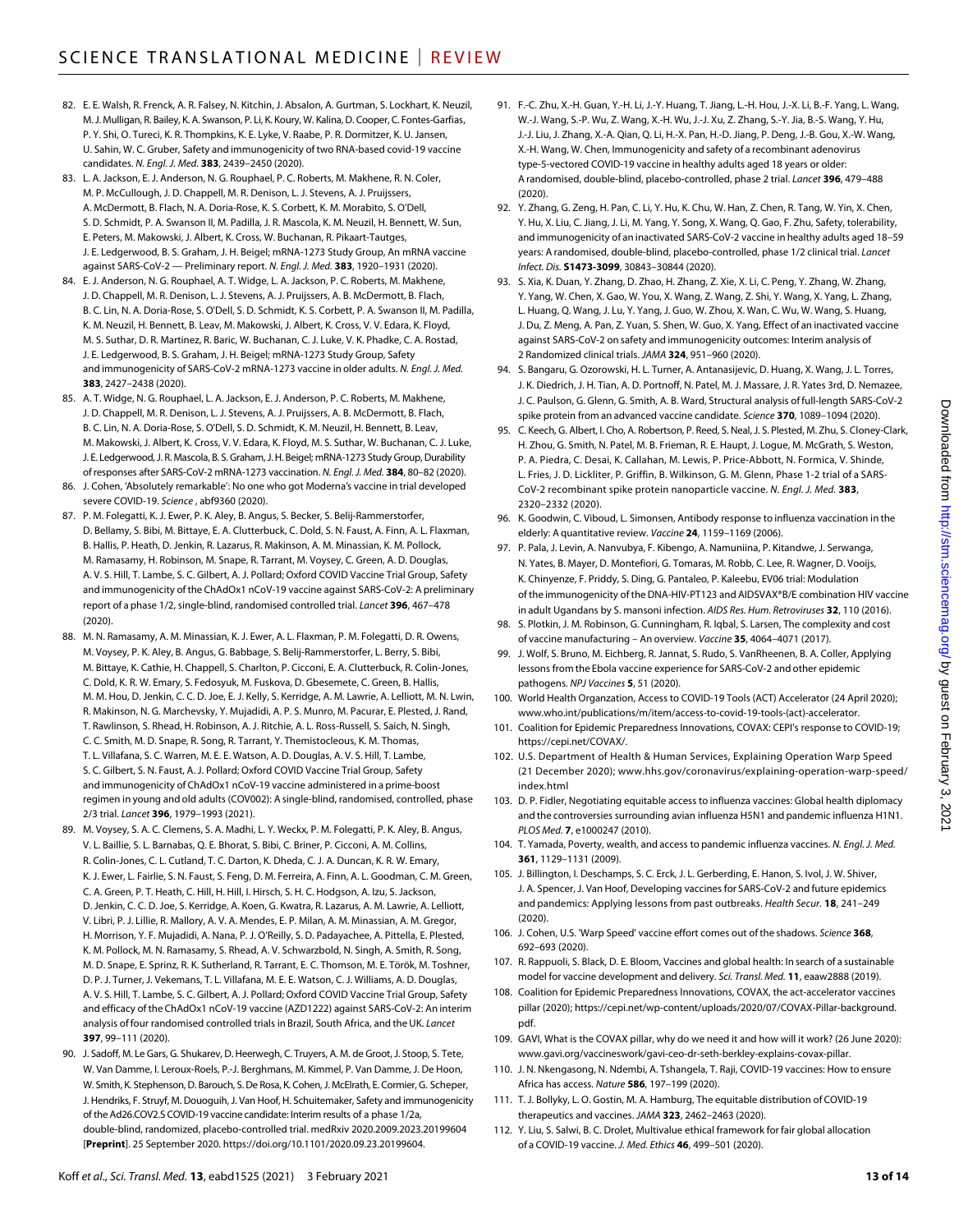- 113. S. Berkley, COVID-19 needs a big science approach. *Science* **367**, 1407–1407 (2020).
- 114. S. R. Williams, H. M. LeBuhn, A. J. Driscoll, K. M. Neuzil, W. H. Chen, J. R. Ortiz, Which countries have adult vaccine programs? A global review of national adult influenza and pneumococcal vaccine policies. *Am. J. Respir. Crit. Care Med.* **201**, A2146 (2020).
- 115. E. A. Harrison, J. W. Wu, Vaccine confidence in the time of COVID-19. *Eur. J. Epidemiol.* **35**, 325–330 (2020).
- 116. United Nations, World Population Prospects 2019; [https://population.un.org/wpp/.](https://population.un.org/wpp/)
- 117. W. C. Koff, T. Schenkelberg, The future of vaccine development. *Vaccine* **38**, 4485–4486 (2020).
- 118. T. Desautels, A. Zemla, E. Lau, M. Franco, D. Faissol, Rapid in silico design of antibodies targeting SARS-CoV-2 using machine learning and supercomputing. bioRxiv 2020.04.03.024885 [**Preprint**]. 10 April 2020. https://doi.org/10.1101/2020.04.03.024885.
- 119. J. S. Bresee, K. E. Lafond, M. McCarron, E. Azziz-Baumgartner, S. Y. Chu, M. Ebama, A. R. Hinman, A. Xeuatvongsa, S. Bino, D. Richardson, R. M. Porter, A. Moen, M. McKinlay; PIVI Partners Group, The partnership for influenza vaccine introduction (PIVI): Supporting influenza vaccine program development in low and middle-income countries through public-private partnerships. *Vaccine* **37**, 5089–5095 (2019).
- 120. P. Kremsner, P. Mann, J. Bosch, R. Fendel, J.J. Gabor, A. Kreidenweiss, A. Kroidl, I. Leroux-Roels, G. Leroux-Roels, C. Schindler, M. Schunk, T. P. Velavan, M. Fotin-Mleczek, S. Müller, G.Quintini, O. Schönborn-Kellenberger, D. Vahrenhorst, T. Verstraeten, L. Walz, O.-O. Wolz, L.Oostvogels, Phase 1 Assessment of the Safety and Immunogenicity of an mRNA- Lipid Nanoparticle Vaccine Candidate Against SARS-CoV-2 in Human Volunteers. medRxiv 2020.2011.2009.20228551 [**Preprint**]. 9 November 2020. [https://doi.org/10.1101/2020.11.09.20228551.](https://doi.org/10.1101/2020.11.09.20228551)
- 121. D. Y. Logunov, I. V. Dolzhikova, O. V. Zubkova, A. I. Tukhvatullin, D. V. Shcheblyakov, A. S. Dzharullaeva, D. M. Grousova, A. S. Erokhova, A. V. Kovyrshina, A. G. Botikov, F. M. Izhaeva, O. Popova, T. A. Ozharovskaya, I. B. Esmagambetov, I. A. Favorskaya, D. I. Zrelkin, D. V. Voronina, D. N. Shcherbinin, A. S. Semikhin, Y. V. Simakova, E. A. Tokarskaya, N. L. Lubenets, D. A. Egorova, M. M. Shmarov, N. A. Nikitenko, L. F. Morozova, E. A. Smolyarchuk, E. V. Kryukov, V. F. Babira, S. V. Borisevich, B. S. Naroditsky, A. L. Gintsburg, Safety and immunogenicity of an rAd26 and rAd5 vector-based heterologous prime-boost COVID-19 vaccine in two formulations: Two open, non-randomised phase 1/2 studies from Russia. *Lancet* **396**, 887–897 (2020).
- 122. B. J. Ward, P. Gobeil, A. Séguin, J. Atkins, I. Boulay, P.-Y. Charbonneau, M. Couture, M.-A. D'Aoust, J. Dhaliwall, C. Finkle, K. Hager, A. Mahmood, A. Makarkov, M. Cheng, S. Pillet, P. Schimke, S. St-Martin, S. Trépanier, N. Landry, Phase 1 trial of a Candidate Recombinant Virus-Like Particle Vaccine for Covid-19 Disease Produced in Plants. medRxiv 2020.11.04.20226282 [**Preprint**]. 6 November 2020. [https://doi.org/10.1101/2020.11.04.20226282.](https://doi.org/10.1101/2020.11.04.20226282)
- 123. R. Ella, K. Mohan, H. Jogdand, S. Prasad, S. Reddy, V. K. Sarangi, B. Ganneru, G. Sapkal, P. Yadav, S. Panda, N. Gupta, P. Reddy, S. Verma, S. Rai, C. Singh, S. Redkar, C. S. Gillurkar, J. S. Kushwaha, V. Rao, S. Mohapatra, R. Guleria, K. Ella, B. Bhargava, A Phase 1: Safety and Immunogenicity Trial of an Inactivated SARS-CoV-2 Vaccine-BBV152. medRxiv 2020.12.11.20210419 [**Preprint**]. 15 December 2020. https://doi.org/10.1101/2020.12.11.20210419.
- 124. K. H. Dinnon III, S. R. Leist, A. Schafer, C. E. Edwards, D. R. Martinez, S. A. Montgomery, A. West, B. L. Yount Jr., Y. J. Hou, L. E. Adams, K. L. Gully, A. J. Brown, E. Huang, M. D. Bryant, I. C. Choong, J. S. Glenn, L. E. Gralinski, T. P. Sheahan, R. S. Baric, A mouse-adapted model of SARS-CoV-2 to test COVID-19 countermeasures. *Nature* **586**, 560–566 (2020).
- 125. M. Frieman, B. Yount, S. Agnihothram, C. Page, E. Donaldson, A. Roberts, L. Vogel, B. Woodruff, D. Scorpio, K. Subbarao, R. S. Baric, Molecular determinants ofsevere acute respiratory syndrome coronavirus pathogenesis and virulence in young and aged mouse models of human disease. *J. Virol.* **86**, 884–897 (2012).
- 126. L. M. Gretebeck, K. Subbarao, Animal models for SARS and MERS coronaviruses. *Curr. Opin. Virol.* **13**, 123–129 (2015).
- 127. P. B. McCray Jr., L. Pewe, C. Wohlford-Lenane, M. Hickey, L. Manzel, L. Shi, J. Netland, H. P. Jia, C. Halabi, C. D. Sigmund, D. K. Meyerholz, P. Kirby, D. C. Look, S. Perlman, Lethal infection of K18-hACE2 mice infected with severe acute respiratory syndrome coronavirus. *J. Virol.* **81**, 813–821 (2007).
- 128. A. Roberts, W. D. Thomas, J. Guarner, E. W. Lamirande, G. J. Babcock, T. C. Greenough, L. Vogel, N. Hayes, J. L. Sullivan, S. Zaki, K. Subbarao, D. M. Ambrosino, Therapy with a severe acute respiratory syndrome-associated coronavirus-neutralizing human monoclonal antibody reduces disease severity and viral burden in golden Syrian hamsters. *J. Infect. Dis.* **193**, 685–692 (2006).
- 129. S. R. Schaecher, J. Stabenow, C. Oberle, J. Schriewer, R. M. Buller, J. E. Sagartz, A. Pekosz, An immunosuppressed Syrian golden hamster model for SARS-CoV infection. *Virology* **380**, 312–321 (2008).
- 130. A. Roberts, L. Vogel, J. Guarner, N. Hayes, B. Murphy, S. Zaki, K. Subbarao, Severe acute respiratory syndrome coronavirus infection of golden Syrian hamsters. *J. Virol.* **79**, 503–511 (2005).
- 131. B. M. Warner, D. Safronetz, G. P. Kobinger, Syrian hamsters as a small animal model for emerging infectious diseases: Advances in immunologic methods. *Adv. Exp. Med. Biol.* **972**, 87–101 (2017).
- 132. G. Zhao, B. Ni, H. Jiang, D. Luo, M. Pacal, L. Zhou, L. Zhang, L. Xing, L. Zhang, Z. Jia, Z. Lin, L. Wang, J. Li, Y. Liang, X. Shi, T. Zhao, L. Zhou, Y. Wu, X. Wang, Inhibition of severe acute respiratory syndrome-associated coronavirus infection by equine neutralizing antibody in golden Syrian hamsters. *Viral Immunol.* **20**, 197–205 (2007).
- 133. S. S. Huang, D. Banner, N. Degousee, A. J. Leon, L. Xu, S. G. Paquette. T. Kanagasabai. Y. Fang, S. Rubino, B. Rubin, D. J. Kelvin, A. A. Kelvin, Differential pathological and immune responses in newly weaned ferrets are associated with a mild clinical outcome of pandemic 2009 H1N1 infection. *J. Virol.* **86**, 13187–13201 (2012).
- 134. Y.-I. Kim, S.-G. Kim, S.-M. Kim, E.-H. Kim, S.-J. Park, K.-M. Yu, J.-H. Chang, E. J. Kim, S. Lee, M. A. B. Casel, J. Um, M.-S. Song, H. W. Jeong, V. D. Lai, Y. Kim, B. S. Chin, J.-S. Park, K.-H. Chung, S.-S. Foo, H. Poo, I.-P. Mo, O.-J. Lee, R. J. Webby, J. U. Jung, Y. K. Choi, Infection and rapid transmission of SARS-CoV-2 in ferrets. *Cell Host Microbe* **27**, 704–709.e2 (2020).
- 135. B. Rockx, T. Kuiken, S. Herfst, T. Bestebroer, M. M. Lamers, B. B. Oude Munnink, D. de Meulder, G. van Amerongen, J. van den Brand, N. M. A. Okba, D. Schipper, P. van Run, L. Leijten, R. Sikkema, E. Verschoor, B. Verstrepen, W. Bogers, J. Langermans, C. Drosten, M. Fentener van Vlissingen, R. Fouchier, R. de Swart, M. Koopmans, B. L. Haagmans, Comparative pathogenesis of COVID-19, MERS, and SARS in a nonhuman primate model. *Science* **368**, 1012–1015 (2020).
- 136. J. Yu, L. H. Tostanoski, L. Peter, N. B. Mercado, K. McMahan, S. H. Mahrokhian, J. P. Nkolola, J. Liu, Z. Li, A. Chandrashekar, D. R. Martinez, C. Loos, C. Atyeo, S. Fischinger, J. S. Burke, M. D. Slein, Y. Chen, A. Zuiani, F. J. N. Lelis, M. Travers, S. Habibi, L. Pessaint, A. Van Ry, K. Blade, R. Brown, A. Cook, B. Finneyfrock, A. Dodson, E. Teow, J. Velasco, R. Zahn, F. Wegmann, E. A. Bondzie, G. Dagotto, M. S. Gebre, X. He, C. Jacob-Dolan, M. Kirilova, N. Kordana, Z. Lin, L. F. Maxfield, F. Nampanya, R. Nityanandam, J. D. Ventura, H. Wan, Y. Cai, B. Chen, A. G. Schmidt, D. R. Wesemann, R. S. Baric, G. Alter, H. Andersen, M. G. Lewis, D. H. Barouch, DNA vaccine protection against SARS-CoV-2 in rhesus macaques. *Science* **369**, 806–811 (2020).
- 137. J. V. Lawler, T. P. Endy, L. E. Hensley, A. Garrison, E. A. Fritz, M. Lesar, R. S. Baric, D. A. Kulesh, D. A. Norwood, L. P. Wasieloski, M. P. Ulrich, T. R. Slezak, E. Vitalis, J. W. Huggins, P. B. Jahrling, J. Paragas, Cynomolgus macaque as an animal model forsevere acute respiratory syndrome. *PLOS Med.* **3**, e149 (2006).

**Acknowledgments:** We thank S. Glass and L. Gieber for helpful copyediting and P. Fast, J. Ackland, S. Welsh, A. Davis, M. Smith, and A. Vazquez-Pagan for helpful comments. **Funding:** W.C.K., T.S., and J.G. are supported by the Human Vaccines Project donor network. A.M. is supported by NIAID. C.M.C., M.J.C., and A.A.K. are funded by the Canadian Institutes for Health Research Rapid Response Grant for COVID-19. Y.K. is supported by a Research Program on Emerging and Re-emerging Infectious Diseases from AMED (19fk0108113). Y.K. and G.N. are supported by NIAID (grant no. HHSN272201400008C). T.M.R. is supported by an Emory-UGA-CEIRS grant (no. HHSN272201400004C). S.S.-C. is supported in part by ALSAC and by NIAID (grant no. HHSN272201400006C). T.M.R. and S.S.-C. are also supported by NIAID (grant no. 75N93019C00052). M.T.O., K.A.M., and J.T.O. are supported by the Wellcome Trust and by NIAID (grant no. HHSN272201400006C). Y.K. has received funding from Bharat Biotech. **Competing interests:** R.S.B. has collaborations or research agreements with Moderna, Ridgeback Biosciences, Takeda, Pfizer, Eli Lilly, and Gilead Sciences related to COVID-19 and coronavirus research. M.B.F. is a paid consultant for the Observatory Group and UBS related to COVID-19. F. Priddy is the clinical director for Vaccine Alliance Aotearoa New Zealand which is pursuing development of several COVID-19 vaccines with funding from the government of New Zealand.

Submitted 3 June 2020 Accepted 15 January 2021 Published 3 February 2021 10.1126/scitranslmed.abd1525

**Citation:** W. C. Koff, T. Schenkelberg, T. Williams, R. S. Baric, A. McDermott, C. M. Cameron, M. J. Cameron, M. B. Friemann, G. Neumann, Y. Kawaoka, A. A. Kelvin, T. M. Ross, S. Schultz-Cherry, T. D. Mastro, F. H. Priddy, K. A. Moore, J. T. Ostrowsky, M. T. Osterholm, J. Goudsmit, Development and deployment of COVID-19 vaccines for those most vulnerable. *Sci. Transl. Med.* **13**, eabd1525 (2021).